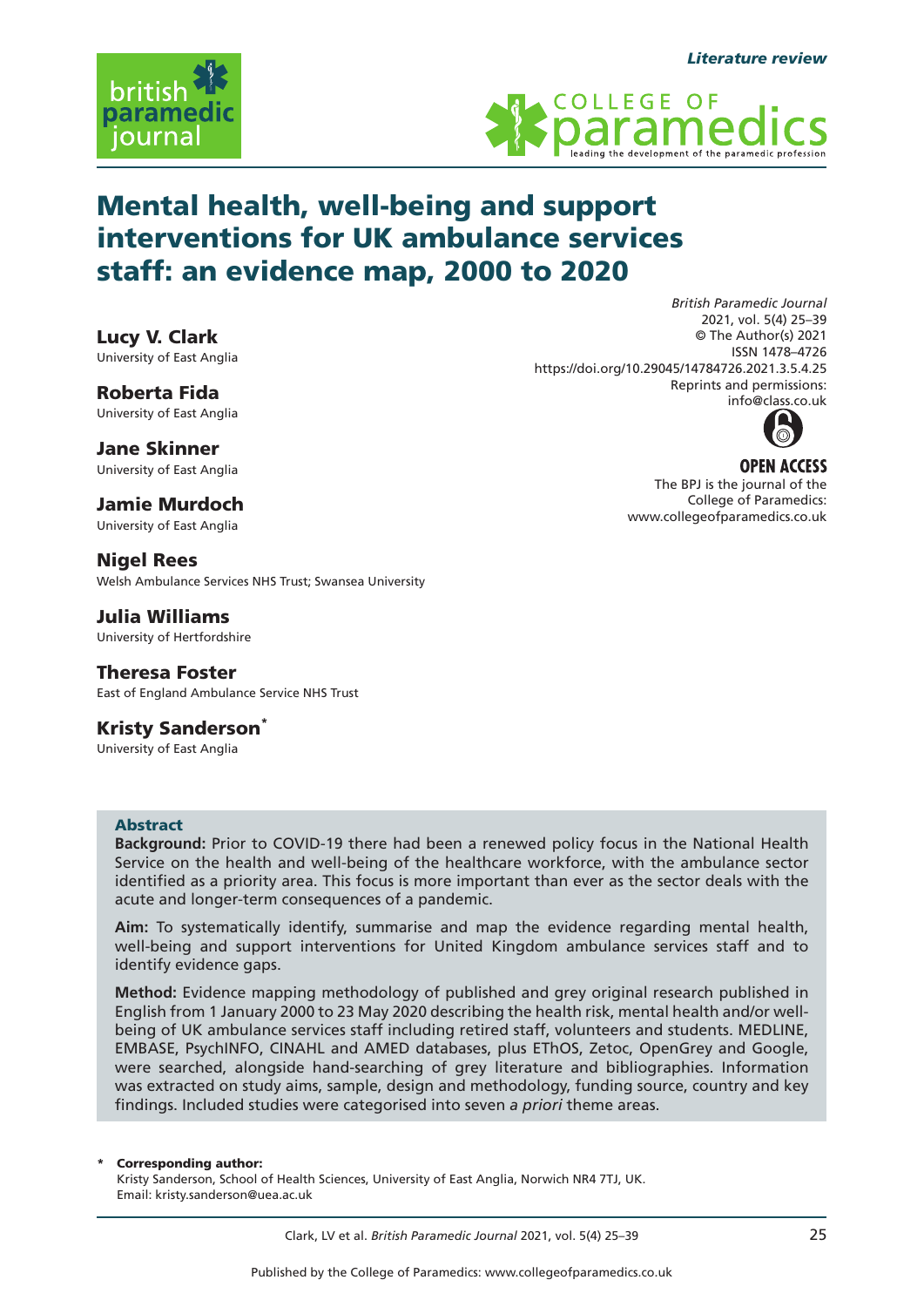**Results:** Of 1862 identified articles, 45 peer-reviewed studies are included as well as 24 grey literature documents. Peer-reviewed research was largely observational and focused on prevalence studies, post-traumatic stress disorder or organisational and individual social factors related to health and well-being. Most grey literature reported the development and testing of interventions. Across all study types, underpinning theory was often not cited.

**Conclusion:** To date, intervention research has largely been funded by charities and published in the grey literature. Few studies were identified on self-harm, bullying, sleep and fatigue or alcohol and substance use. Theoretically informed intervention development and testing, including adaptation of innovations from other countries and 24-hour workforces, is needed. This evidence map provides important context for planning of staff well-being provision and research as the sector responds to and recovers from the pandemic.

**PROSPERO registration number:** CRD42018104659.

Keywords ambulance staff; mental health; well-being

# Introduction

There are approximately 47,000 paid ambulance services staff in the United Kingdom (UK) (data from cqc.org.uk; scottishambulance.com; ambulance.wales.nhs.uk) and many more who have retired. These paid staff work alongside approximately 11,000 ambulance services volunteers, known as community first responders (CFRs), and thousands of unpaid students. For all these workers, whether working as clinicians, taking calls, transporting patients or in any other role, exposure to traumatic events and other workplace stressors is an integral part of their role. The COVID-19 pandemic has seen unprecedented impacts on healthcare delivery, including in the ambulance sector, and the National Health Service (NHS) is preparing for long-term impacts on staff well-being (Wallbank, 2020).

We know from international research that ambulance services' staff face specific challenges and unique circumstances, and this working environment can lead to poor health and well-being including symptoms of fatigue, post-traumatic stress and depression (Petrie et al., 2018a; Varker et al., 2017). Support interventions, policies and procedures are essential to keep staff healthy, happy and in their jobs (Health Education England, 2019; Petrie et al., 2018b).

The health and well-being of ambulance services staff in the UK is a pressing issue; there continues to be both a shortage of paramedics nationally and a high attrition rate (Health Education England, 2019). As of 2017, according to NHS England, up to a third of paramedic posts were vacant in some parts of England (Public Health England, 2017). These staff shortages are due to staff leaving ambulance services, partly due to increasing opportunities for work in other healthcare settings, but also likely partly due to the pressure of work in a service in which demand continues to increase (Public Health England, 2017). Attempts have been made to address these issues

for paramedics in Scotland through legislation such as the Health and Care (Staffing) (Scotland) Act 2019, and in other professions through the Nurse Staffing Levels (Wales) Act 2016, both of which recognise the importance of staff well-being and present strategies that support healthcare staff in delivering their roles.

In 2017, Health Education England (HEE) announced a new Commission on the mental well-being of NHS staff in their draft Health and Care Workforce Strategy for England to 2027 (Public Health England, 2017). The final report, written to support the NHS Long Term Plan, was published in February 2019, and sets the challenge of 32 recommendations with the aim of improving staff mental well-being (Health Education England, 2019), with one of these recommendations to address mental well-being challenges within the paramedic workforce. The Welsh Ambulance Service NHS Trust (WAST) have been particularly proactive; in 2018, in a submission to the Welsh Assembly *Government Inquiry into Suicide Prevention*, they acknowledged that the mental well-being of ambulance service staff could not be overlooked, and stated that their organisation was committed to developing accessible support services for colleagues (Welsh Ambulance Services NHS Trust, 2018).

The future of the UK healthcare system relies on its staff, with the health and well-being of staff a priority action area for the NHS People Plan (NHS England, 2019). However, a better understanding of the health risks, mental health and well-being of ambulance services staff is required to generate the testing of interventions targeted at their specific risks. It is not enough to rely on international evidence (Sofianopoulos et al., 2012; Stanley et al., 2016; Varker et al., 2017), as the UK ambulance services have a distinct set of challenges. This includes having to work to strict response times in a climate with increasing demands and an efficiency drive, turnaround times at hospital being delayed by a lack of hospital beds and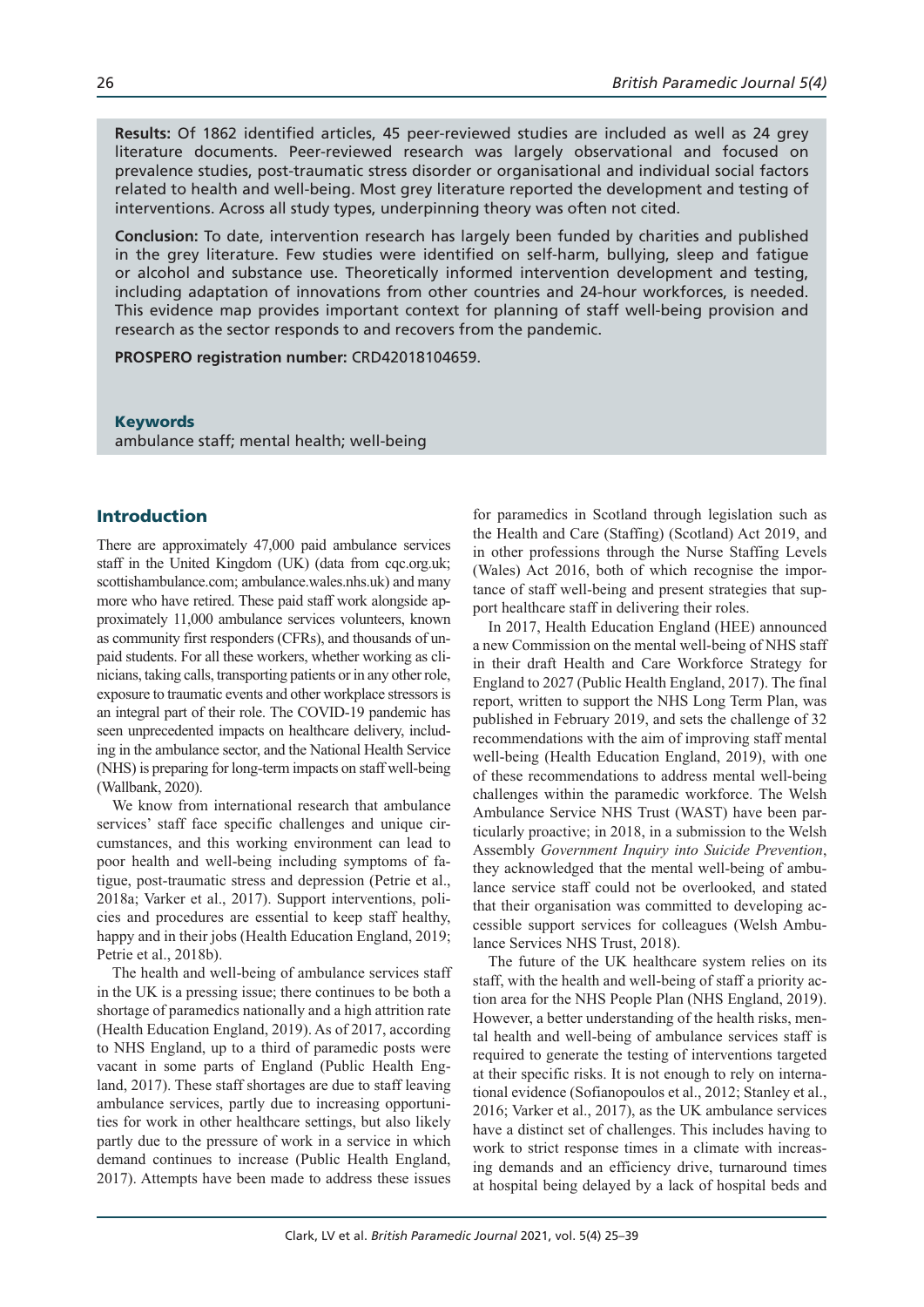ongoing changes to the scope of the roles (Eaton et al., 2018; Wankhade, 2016).

## Evidence mapping

Evidence maps are a relatively new method for identifying, organising and summarising scientific evidence on a broad topic (Bragge et al., 2011; Miake-Lye et al., 2016; Schmucker et al., 2013). While the traditional systematic review, meta-analysis, scoping review and rapid review are all methods used to synthesise data, evidence maps serve a different purpose. They aim to answer a broader question than systematic reviews – 'what evidence exists in a particular area?' (Callahan et al., 2012; Tricco et al., 2018) – and to ensure new research is informed by the existing evidence. This is a robust method of reviewing literature when there is a need to collate and summarise studies to look for gaps in knowledge, rather than to provide synthesis or aggregate data like in systematic reviews (Moher et al., 2010) or to provide a descriptive narrative of the results like in scoping reviews (Arksey & O'Malley, 2005). The capacity for breadth in evidence mapping allows the identification of evidence gaps in order to guide future research efforts. Evidence maps are based on an explicit but broad research question in relation to the field of enquiry, informed by researchers or research funding bodies who can identify gaps in the evidence, which in turn will create opportunities for new research. The search for, and collection of, appropriate studies uses explicit and reproducible methods at each stage (Arksey & O'Malley, 2005; Katz et al., 2003), with results presented as a systematic detailed description (through a map) of the literature defined by the review question (Gough et al., 2012, 2017).

Collating and summarising the evidence base (over the past 20 years) related to the health risks, mental health, well-being and support interventions in UK ambulance services staff is an essential first step in obtaining an overview of the breadth of research activities in this area, and this methodology is most appropriate in this instance (Miake-Lye et al., 2016). The aims of this review are to systematically identify, organise and summarise the evidence and identify evidence gaps, in order to guide future research questions and methodology and enable stakeholders to make evidence-based decisions on health and well-being policies and procedures. This evidence map will provide important context for planning of staff well-being provision and research as the sector responds to, and recovers from, the pandemic.

# Methods

To demonstrate methodological rigour and transparency, and ensure its relevance for decision making, we referred to the PRISMA reporting guidelines for scoping reviews, which also apply to evidence mapping methods (PRISMA-ScR) (Tricco et al., 2018), and used the PRISMA flowchart (Moher et al., 2009).

#### *Review protocol*

The study protocol was registered on the PROSPERO international register of systematic reviews, registration number 42018104659 (https://www.crd.york.ac.uk/ PROSPERO/display\_record.php?RecordID=104659).

#### *Search strategy*

We conducted searches in MEDLINE, PsychInfo, CINAHL, AMED and EMBASE (final search run on 23 May 2020) to identify studies investigating the health and well-being of UK ambulance services staff. We also undertook searches of grey literature using a number of overlapping approaches (Adams et al., 2016) including databases (e.g. OpenGrey, TRIPdatabase, Zetoc and EThOS), websites and personal contact with relevant organisations (e.g. charities with an interest in the mental health of emergency services staff) and a popular internet search engine (Google.com) using the terms 'ambulance', 'personnel' or 'worker' and 'staff health', and limited to UK websites – checking the first 50 results (Dewa et al., 2016). In order to capture both current and past literature, and potentially view any changing trends in research focus in this area, the search period was extended to just over 20 years (1 January 2000 to 23 May 2020). The search terms were determined in consultation with experts in the area of the health and well-being of UK ambulance services staff. The terms used for searching the published literature are detailed in Table 1. Publication citations were exported from electronic search interfaces to EndNote (X8).

# Inclusion and exclusion criteria

Studies were eligible for inclusion if the population of interest was UK (England, Scotland, Wales and Northern Ireland) ambulance services staff at any grade and in any role, including volunteer community first responders, paramedic students and retired staff and volunteers. The focus of the study had to be health risk, mental health and well-being and/or exploration of associated influencing factors, and the study had to present original research (e.g. it was not solely an opinion piece, any type of review or an editorial or commentary), to have been published since 2000 in a peer-reviewed journal or as a report that was publicly available, or be an available thesis, and to have been published in English.

Studies were excluded if the area of health related solely to ambulance services staff interactions with the public (e.g. empathy levels) rather than health risks, mental health and/or well-being. Studies were also excluded if they solely investigated aspects of staff professional skills and training (e.g. student preparedness based on the quality of their clinical placement).

A single study can have multiple publications, and as such, all relevant papers for each study were presented with clarification. This process prevented counting one study multiple times and misrepresenting the number of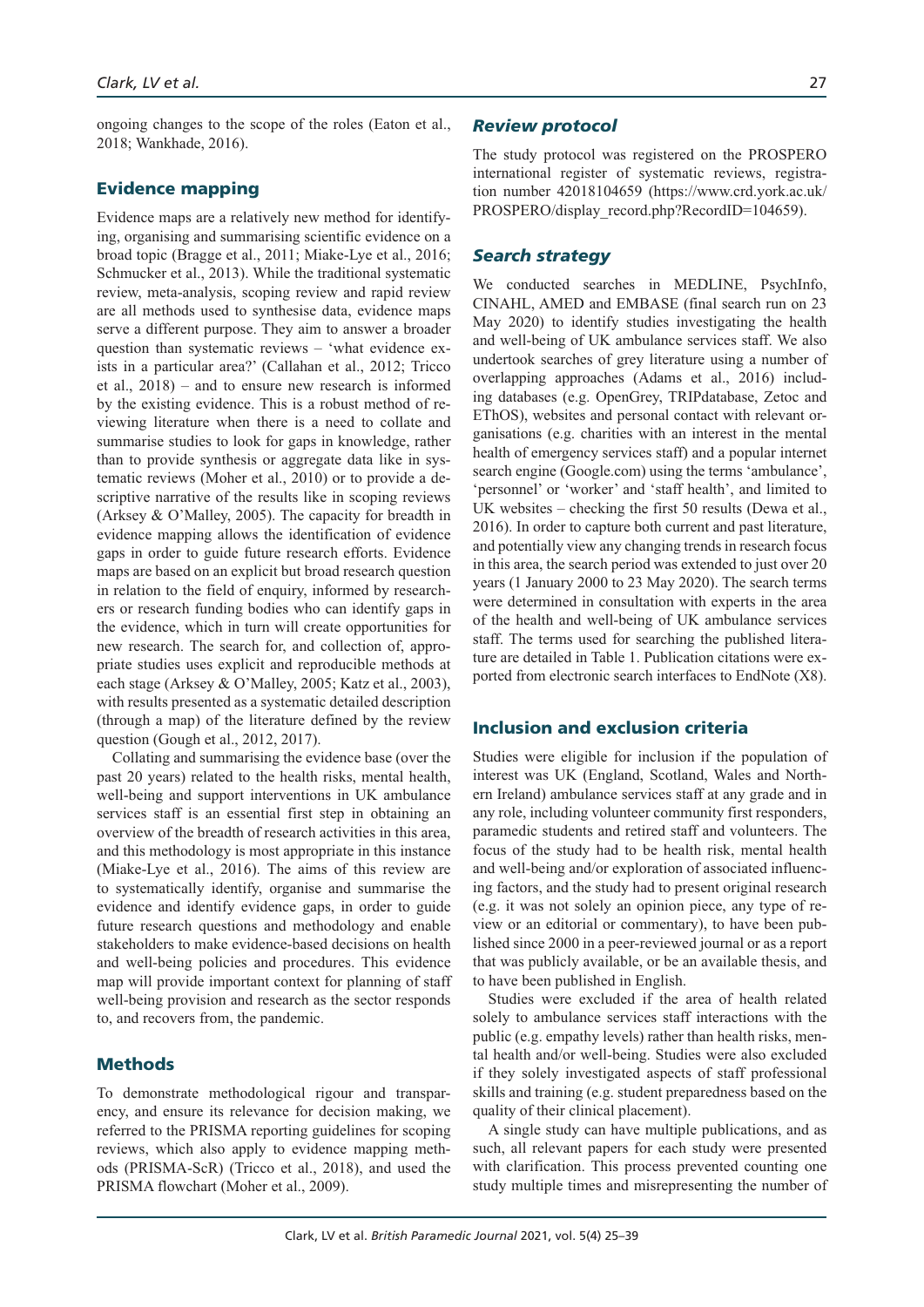| Concept                               | Keywords used in Medline,<br>PsychInfo, CINAHL and AMED                                                                                                                                                                                                                                                                                                                                                                                                                                                                                                      | MeSH terms                                                                           | Keywords used in EMBASE <sup>&amp;</sup>                                                                                                                                                                                                                                                                                                                                                                                                         |
|---------------------------------------|--------------------------------------------------------------------------------------------------------------------------------------------------------------------------------------------------------------------------------------------------------------------------------------------------------------------------------------------------------------------------------------------------------------------------------------------------------------------------------------------------------------------------------------------------------------|--------------------------------------------------------------------------------------|--------------------------------------------------------------------------------------------------------------------------------------------------------------------------------------------------------------------------------------------------------------------------------------------------------------------------------------------------------------------------------------------------------------------------------------------------|
| I. Profession                         | 'ambulance' OR 'paramedic*' OR<br>'ems' OR 'emergency medical<br>service' OR 'pre-hospital or<br>prehospital'                                                                                                                                                                                                                                                                                                                                                                                                                                                | <b>Emergency Medi-</b><br>cal Technicians.<br><b>Emergency Medical</b><br>Dispatcher | 'ambulance' OR 'paramedic*' OR 'call handler'<br>OR 'ems' OR 'emergency medical service'<br>OR 'pre-hospital'                                                                                                                                                                                                                                                                                                                                    |
| 2. Country                            | 'UK or United Kingdom or Great<br>Britain or Britain or British or<br>England or English' OR 'North-<br>ern Ireland or Irish' OR 'Wales<br>or Welsh' OR 'Scotland or<br>Scottish' OR 'National Health<br>Service or NHS'                                                                                                                                                                                                                                                                                                                                     |                                                                                      | 'UK' OR 'United Kingdom' OR 'Britain' OR<br>'British' OR 'England' OR 'English' OR<br>'Northern Ireland' OR 'Irish' OR 'Wales'<br>OR 'Welsh' OR 'Scotland' OR 'Scottish' OR<br>'National Health Service' OR 'NHS'                                                                                                                                                                                                                                |
| 3. Mental<br>health and<br>well-being | 'mental health' OR 'bully*' OR<br>'bullied' OR 'PTSD' <sup>\$</sup> OR 'self-<br>harm*' OR 'depress*' OR<br>'suicide' OR 'anxi*' OR 'diet'<br>OR 'exercise or physical activ-<br>ity' OR 'wellbeing' <sup>\$</sup> OR 'stress <sup>*'</sup><br>OR 'psych <sup>*</sup> ' OR 'coping' OR<br>'sleep' OR 'fatigue or exhaus-<br>tion or tiredness or burnout'<br>OR 'resilience or resilient or<br>resiliency' OR 'shift*' OR 'cir-<br>cadian' 'DSM-IV' OR 'ICD' OR<br>'alcohol' OR 'illicit drug use<br>or illicit drugs' OR 'GAD' OR<br>'panic*' OR 'emotion*' | Mental health                                                                        | 'mental health' OR 'bully*' OR 'bullied' 'PTSD'<br>OR 'self-harm*' OR 'depress*' OR 'sui-<br>cide' OR 'anxi*' OR 'diet' OR 'exercise'<br>OR 'physical activity' OR 'wellbeing'\$ OR<br>'stress*' OR 'psych*' OR 'coping' OR 'sleep'<br>OR 'fatigue/exhaustion/tiredness/burnout'<br>OR 'shift' OR 'circadian' OR 'DSM-IV' OR<br>'ICD' OR 'alcohol' OR 'illicit drug' OR<br>'GAD' OR 'panic*' OR 'resilience/resilient/<br>resiliency' 'emotion*' |

**Table 1.** Search strategy: Keywords and MeSH terms for evidence map review.

 $^\ast$ Truncation symbol;  $^{\$}$  in any format symbol;  $^{\&}$  search includes title, abstract, heading word, drug trade name, original title, device manufacturer, drug manufacturer, device trade name, keyword, floating subheading word, candidate term word; blue shading  $=$  in abstract; orange shading  $=$ anywhere in paper.

Searches combined with AND: 1 AND 2 AND 3.

studies in a particular area. The final list of publications that met inclusion criteria was sent to four experts in the field to help identify any missing or ongoing research.

#### Screening

References and documents were managed with the aid of reference management software EndNote (X8). A three-tier screening process was undertaken in which one reviewer (LVC) initially supressed duplicate references; the resulting list was then screened electronically by LVC for obviously irrelevant papers, by title and abstract. The full text of the remaining papers was screened against predetermined inclusion criteria; papers excluded at this stage were independently verified by a second reviewer (KS), with any disagreement resolved by discussion and consensus between the two reviewers.

## *Data extraction and positioning the relevant evidence in the map (i.e. charting)*

Information extracted from the studies included aims/ objectives, study design, sample size and participants

(including age, gender, setting and staff type (volunteer/ paid/NHS), grade and role), data sources/methodology (qualitative/quantitative), funding source (UK RC, NIHR, stakeholders) and key findings (with any theory underpinning them). Authors were contacted for clarification when study information was unclear.

# *Data synthesis*

Studies that met the inclusion criteria were categorised according to the focus of the research, adapted from those described previously by Varker and colleagues (2017) as relevant to emergency services workforces in a similar evidence map conducted in Australia. By replicating this method, we promote international comparability and support this as a useful framework. The seven research foci (or domains) were:

- 1. Interventions related to health risks, mental health and/or well-being;
- 2. Potentially traumatic PTSD-related events;
- 3. Prevalence/incidence of health risks, mental health and/or well-being;
- 4. Psychological factors relating to work-related injury;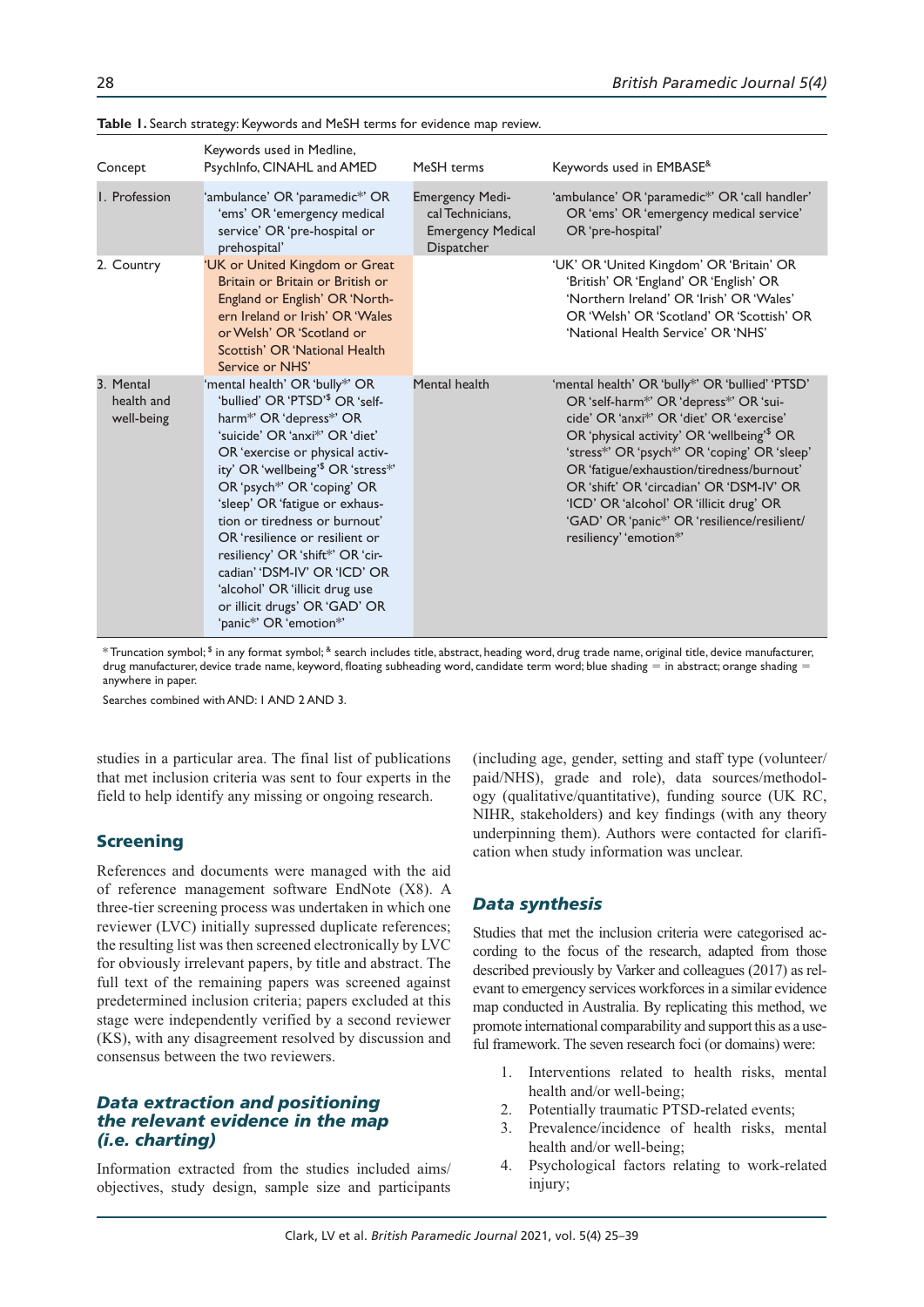- 5. Sleep and fatigue;
- 6. Organisational factors relating to health risks, mental health and/or well-being;
- 7. Social/individual factors relating to health risks, mental health and/or well-being.

# Results

The initial searches identified 2332 potentially relevant papers. Medline returned 514 papers; PsychInfo = 806,  $CINAL = 303$ ,  $AMED = 3$ ,  $EMBASE = 706$ . After removing 470 duplicates, the resulting list included 1862 papers. The full text of 114 potentially relevant papers was then screened and an additional six relevant papers were found through searching reference lists. A total of 45 peer-reviewed papers were included in the final mapping process; a flowchart of the search is presented in Figure 1. Eighteen grey literature documents and six theses were identified from grey literature searches. An evidence map of recent research examining the health and well-being of UK ambulance services staff was produced, presented by type of evidence – peer-reviewed or grey (Tables 2 and 3). An overview of the characteristics and main outcomes of these studies is presented in the supplementary materials (Supplementary 1).

#### *Research focus: peer-reviewed work*

As can be seen from the map in Table 2, there are 45 identified original peer-reviewed papers but only 39 original research projects, as six studies had two publications from the same research, indicated by an asterisk. Of the



**Figure 1.** Preferred Reporting for Systematic Review and Meta-analysis (PRISMA) flow diagram for peer-reviewed paper screening.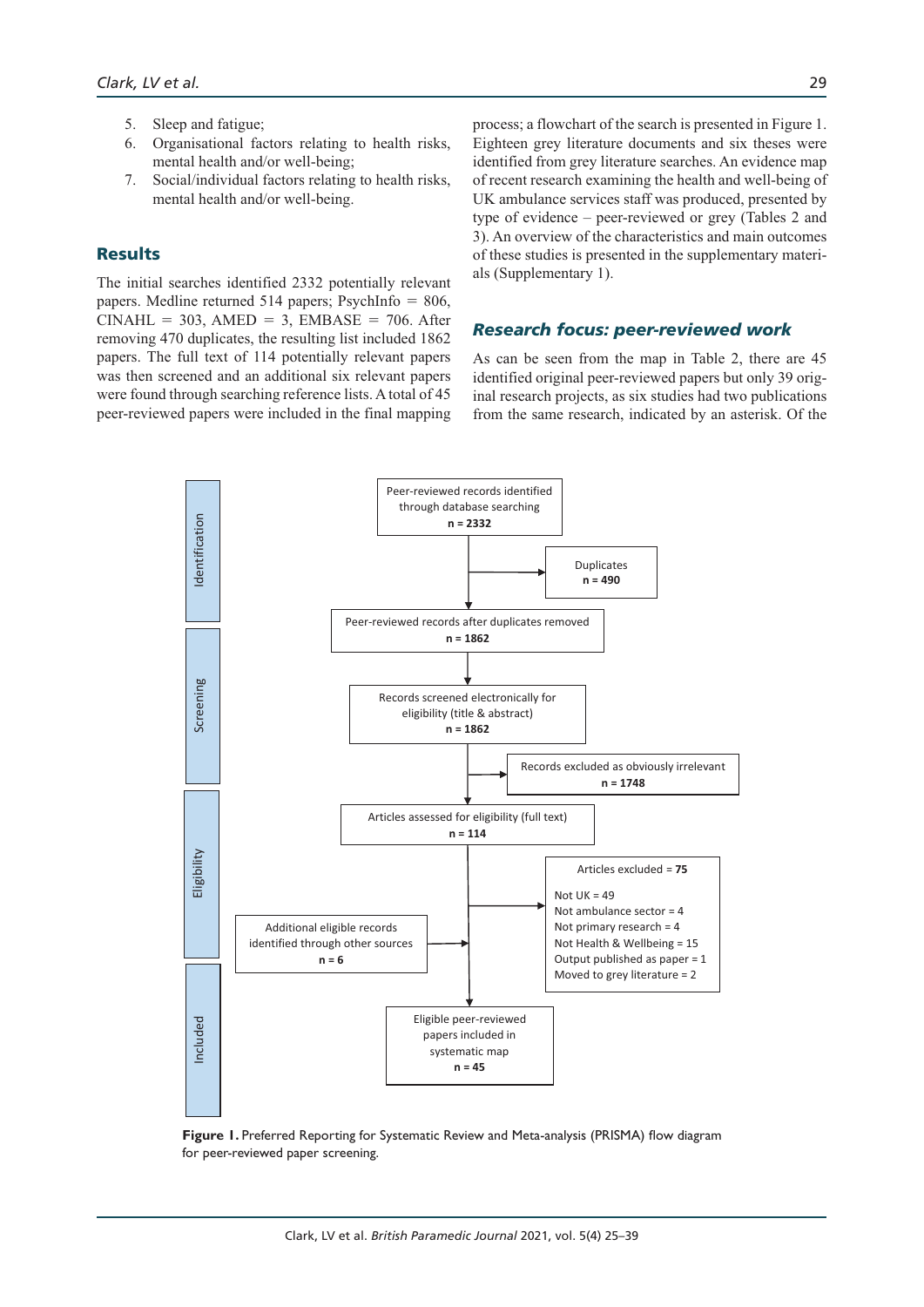|                          | I state of the product of the Secret Area of the Secret Area and the secret when the secret of the control of the control of the control of the secret of the secret of the secret of the secret of the secret of the secret o |               |              |                          |                                   |               |                                                  |                                   |
|--------------------------|--------------------------------------------------------------------------------------------------------------------------------------------------------------------------------------------------------------------------------|---------------|--------------|--------------------------|-----------------------------------|---------------|--------------------------------------------------|-----------------------------------|
| Research focus           |                                                                                                                                                                                                                                | Interventions | PTSD         | Prevalence/<br>incidence | factors of work-<br>Psychological | Sleep/fatigue | Organisational factors<br>relating to health and | Social and individual factors     |
|                          |                                                                                                                                                                                                                                |               |              |                          | related injury                    |               | well-being                                       | relating to health and well-being |
| Currently serving staff  |                                                                                                                                                                                                                                |               |              |                          |                                   |               |                                                  |                                   |
|                          | Aisling et al. 2016                                                                                                                                                                                                            |               | $\checkmark$ | ↘                        |                                   |               | ↘                                                | ↘                                 |
| 2                        | Alexander and Klein 2001                                                                                                                                                                                                       |               |              | ↘                        |                                   |               | ↘                                                | ↘                                 |
| S                        | Barody 2016                                                                                                                                                                                                                    | ↘             |              |                          |                                   |               |                                                  | ↘                                 |
| 4 & 5                    | *Bennett et al. 2004 & 2005                                                                                                                                                                                                    |               | ↘            | ↘                        |                                   |               | ↘                                                | ↘                                 |
| $\bullet$                | Clompus and Albarran 2016                                                                                                                                                                                                      |               |              |                          |                                   |               | ↘                                                | $\checkmark$                      |
| ∼                        | Coxon et al. 2016                                                                                                                                                                                                              |               |              |                          |                                   |               | ↘                                                | ↘                                 |
| $\infty$                 | Davis et al. 2019                                                                                                                                                                                                              |               |              |                          |                                   |               |                                                  |                                   |
| $\bullet$                | Drury et al. 2013                                                                                                                                                                                                              |               |              |                          |                                   |               | ↘                                                | ↘                                 |
| $\overline{\phantom{a}}$ | Forster 2020                                                                                                                                                                                                                   | ↘             |              |                          |                                   |               | ↘                                                |                                   |
|                          | **Granter et al. 2019                                                                                                                                                                                                          |               |              |                          |                                   |               | ↘                                                |                                   |
| $\overline{a}$           | Jenkin et al. 2007                                                                                                                                                                                                             |               |              |                          |                                   |               | ↘                                                |                                   |
| $\mathbf{r}$             | Johnson et al. 2005                                                                                                                                                                                                            |               |              | ↘                        |                                   |               |                                                  |                                   |
| $\overline{4}$           | Kirby et al. 2016                                                                                                                                                                                                              |               |              |                          |                                   | ↘             | ↘                                                |                                   |
| $\overline{5}$           | Machen et al. 2007                                                                                                                                                                                                             |               |              |                          |                                   |               | ↘                                                |                                   |
| 16&17                    | *Mahony 2001 & 2005                                                                                                                                                                                                            |               |              |                          |                                   |               | ↘                                                |                                   |
| $\overline{8}$           | Mars et al. 2020                                                                                                                                                                                                               |               |              |                          |                                   |               | ↘                                                | ↘                                 |
| $\tilde{=}$              | **McCann et al. 2013                                                                                                                                                                                                           |               |              |                          |                                   |               | ↘                                                |                                   |
| 20                       | Misra et al. 2009                                                                                                                                                                                                              |               | ↘            |                          |                                   |               |                                                  |                                   |
| $\overline{2}$           | Mutambudzi et al. 2020                                                                                                                                                                                                         |               |              |                          |                                   |               |                                                  | ↘                                 |
| 22                       | Nelson et al. 2020                                                                                                                                                                                                             |               |              |                          |                                   |               | ↘                                                | ↘                                 |
| 23                       | Newbury-Birch et al. 2017                                                                                                                                                                                                      |               |              |                          |                                   |               |                                                  |                                   |
|                          |                                                                                                                                                                                                                                |               |              |                          |                                   |               |                                                  | (continued)                       |

earch focus. **Table 2.** Evidence map of number of peer-reviewed papers examining the health and well-being of UK ambulance services staff by research focus.  $\frac{4}{3}$ examining the health and well-being of UK ambulance services reviewed pape Table 2. Evidence map of number of pe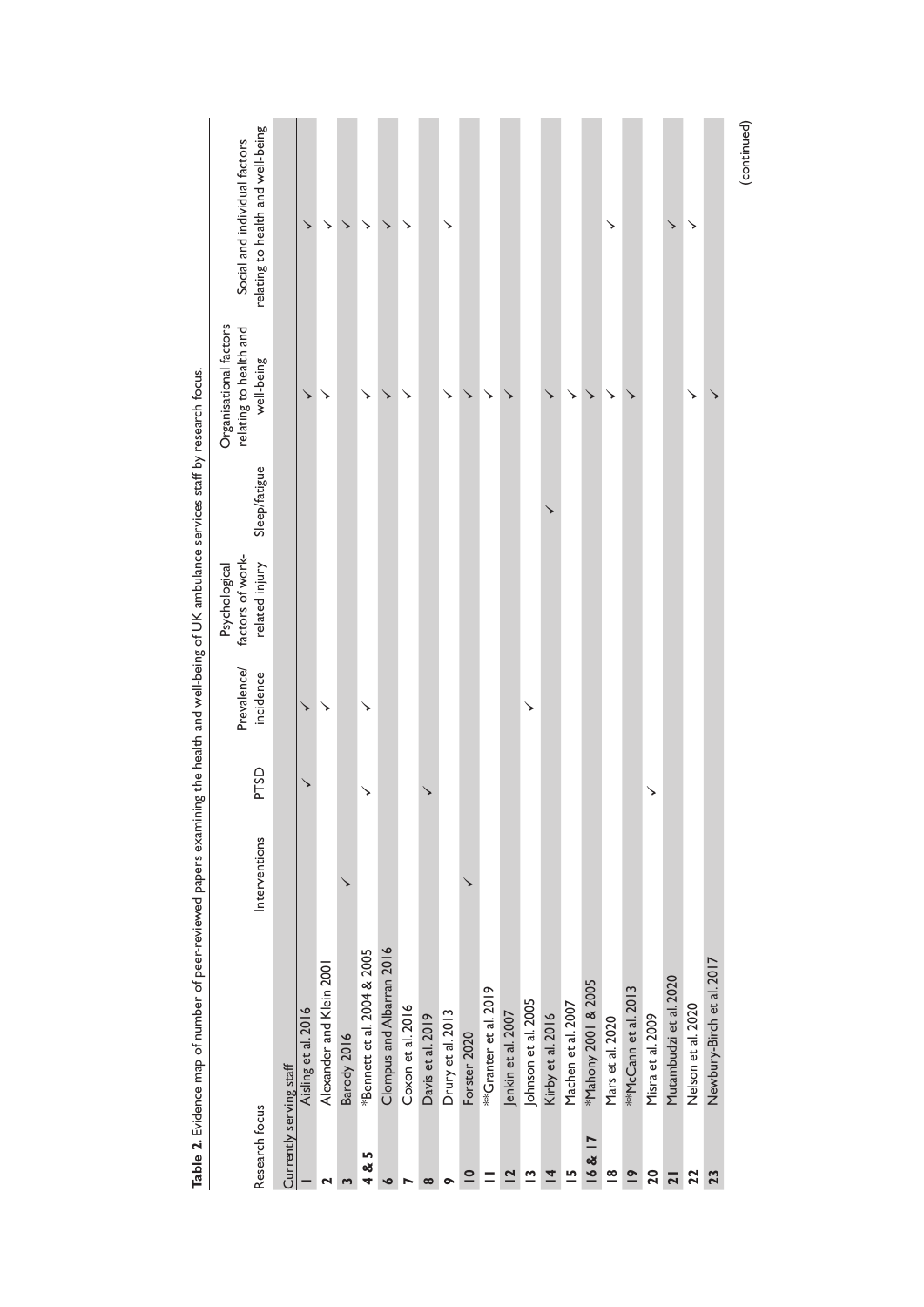| Research focus     |                                                                                                                                           | Interventions | PTSD | Prevalence/<br>incidence | factors of work-<br>related injury<br>Psychological | Sleep/fatigue | Organisational factors<br>relating to health and<br>well-being | relating to health and well-being<br>Social and individual factors |
|--------------------|-------------------------------------------------------------------------------------------------------------------------------------------|---------------|------|--------------------------|-----------------------------------------------------|---------------|----------------------------------------------------------------|--------------------------------------------------------------------|
| 24 & 25            | *O'Hara et al. 2014 & 2015                                                                                                                |               |      |                          |                                                     |               | ↘                                                              |                                                                    |
| 26                 | Power and Alison 2017                                                                                                                     |               |      |                          |                                                     |               | ↘                                                              | ↘                                                                  |
| <b>Z7</b>          | Price 2006                                                                                                                                |               |      |                          |                                                     |               | ↘                                                              |                                                                    |
| 28                 | Rolfe et al. 2020                                                                                                                         |               |      |                          |                                                     |               |                                                                | ↘                                                                  |
| 29                 | Roy et al. 2020                                                                                                                           |               |      |                          |                                                     |               | ↘                                                              | ↘                                                                  |
| 30                 | Scott 2007                                                                                                                                |               |      |                          |                                                     |               |                                                                | ↘                                                                  |
| 31 & 32            | *Shepherd and Wild 2014a<br>& 2014b                                                                                                       |               | ↘    |                          |                                                     |               |                                                                |                                                                    |
| 33                 | Soh et al. 2016                                                                                                                           |               |      |                          |                                                     |               | ↘                                                              |                                                                    |
| 34                 | Sprigg et al. 2007                                                                                                                        |               |      |                          |                                                     |               | ↘                                                              |                                                                    |
| 35                 | Tehrani 2019                                                                                                                              | ↘             | ↘    |                          |                                                     |               |                                                                |                                                                    |
| 36                 | Treglown et al. 2016                                                                                                                      |               |      |                          |                                                     |               |                                                                | ↘                                                                  |
| 37                 | Turnbull et al. 2017                                                                                                                      |               |      |                          |                                                     |               |                                                                |                                                                    |
| 38                 | Wild et al. 2016                                                                                                                          |               | ↘    |                          |                                                     |               |                                                                |                                                                    |
| Student paramedics |                                                                                                                                           |               |      |                          |                                                     |               |                                                                |                                                                    |
| 39                 | Jennings 2017                                                                                                                             |               |      |                          |                                                     |               | ↘                                                              | ↘                                                                  |
| $\frac{40}{5}$     | Twinley 2012                                                                                                                              |               |      |                          |                                                     |               |                                                                |                                                                    |
| 41 & 42            | *Williams 2013a & 2013b                                                                                                                   |               |      |                          |                                                     |               |                                                                | ↘                                                                  |
| Volunteers         |                                                                                                                                           |               |      |                          |                                                     |               |                                                                |                                                                    |
| $\frac{3}{4}$      | Davies et al. 2008                                                                                                                        |               |      |                          |                                                     |               |                                                                |                                                                    |
| $\frac{4}{4}$      | Kindness et al. 2014                                                                                                                      |               |      |                          |                                                     |               | ↘                                                              |                                                                    |
| 45                 | Phung et al. 2018                                                                                                                         |               |      |                          |                                                     |               | ↘                                                              |                                                                    |
|                    | *denotes two papers with same first author; ** denotes this is a paper from a study that has another paper with a different first author. |               |      |                          |                                                     |               |                                                                |                                                                    |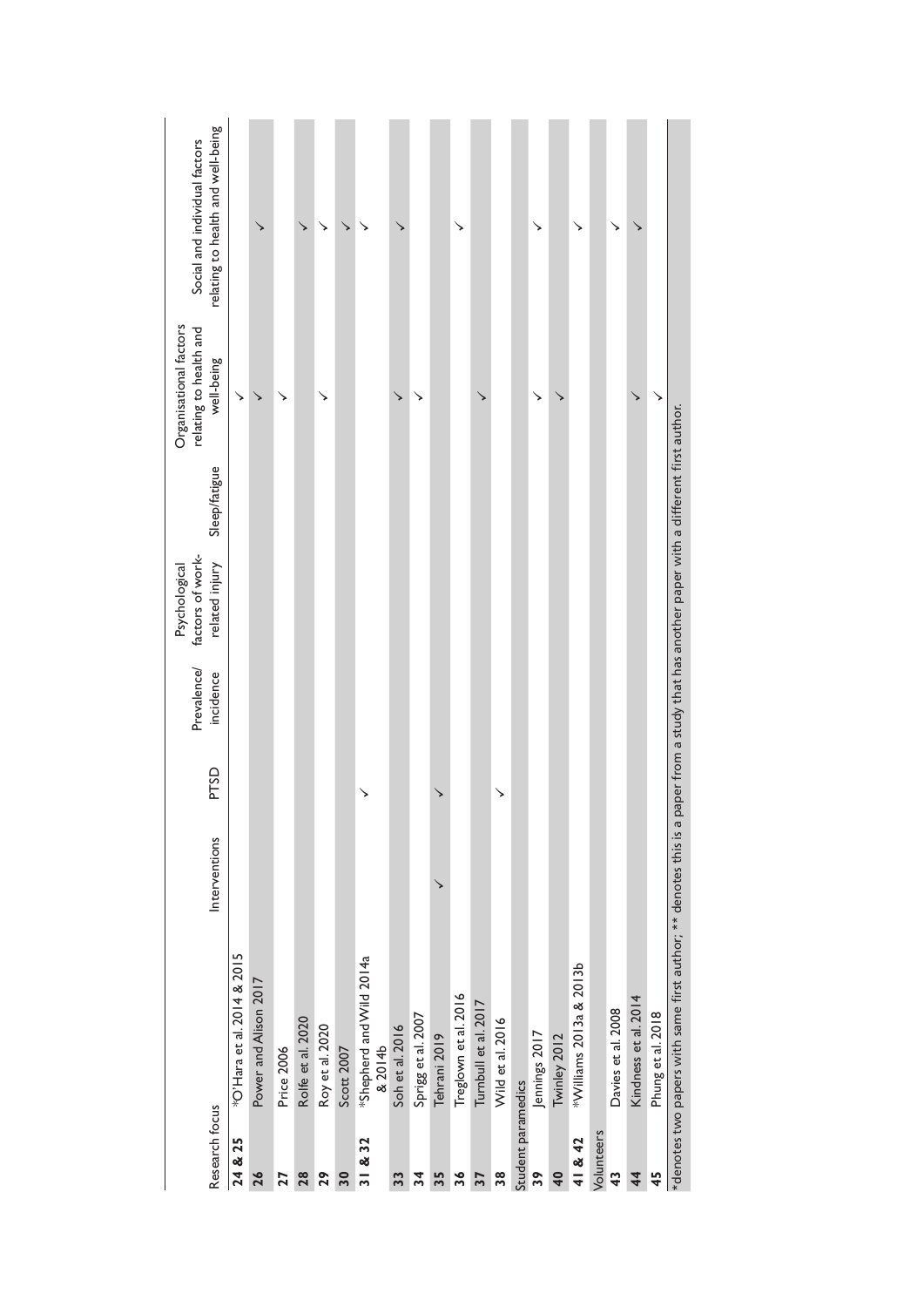|                |                                                                         |                                   |                                      |                         |                         |                       |                                    |                                     |                                       | ↘                            |                                      |                                      | ↘                       | ↘                         | $\searrow$                 | ↘                                  |                                                                                |                                 |                      |                   |                                             | ↘             | ↘                   |              |                | $\checkmark$  | ↘             | ↘           |
|----------------|-------------------------------------------------------------------------|-----------------------------------|--------------------------------------|-------------------------|-------------------------|-----------------------|------------------------------------|-------------------------------------|---------------------------------------|------------------------------|--------------------------------------|--------------------------------------|-------------------------|---------------------------|----------------------------|------------------------------------|--------------------------------------------------------------------------------|---------------------------------|----------------------|-------------------|---------------------------------------------|---------------|---------------------|--------------|----------------|---------------|---------------|-------------|
|                | Social and individual fac-<br>tors relating to health<br>and well-being |                                   |                                      |                         |                         |                       |                                    |                                     |                                       |                              |                                      |                                      |                         |                           |                            |                                    |                                                                                |                                 |                      |                   |                                             |               |                     |              | ↘              |               |               |             |
|                | factors relating<br>Organisational<br>to health and<br>well-being       |                                   |                                      |                         | ↘                       |                       | $\checkmark$                       | ↘                                   |                                       | ↘                            |                                      | $\checkmark$                         | ↘                       |                           |                            | ↘                                  |                                                                                | ↘                               | ↘                    | ↘                 |                                             |               |                     | ↘            |                |               |               |             |
|                | Sleep/fatigue                                                           |                                   |                                      |                         |                         |                       |                                    |                                     |                                       |                              |                                      |                                      |                         |                           |                            |                                    |                                                                                |                                 |                      |                   |                                             |               |                     |              |                |               |               |             |
| Research focus | of work-related injury<br>Psychological factors                         |                                   |                                      |                         |                         |                       |                                    |                                     |                                       |                              |                                      |                                      |                         |                           |                            |                                    |                                                                                |                                 |                      |                   |                                             |               |                     |              |                |               |               |             |
|                | Prevalence/<br>incidence                                                |                                   |                                      | $\checkmark$            |                         |                       |                                    |                                     |                                       |                              |                                      |                                      |                         |                           |                            |                                    |                                                                                | ↘                               |                      | ↘                 |                                             |               |                     |              |                |               |               |             |
|                | PTSD                                                                    |                                   |                                      |                         |                         |                       |                                    |                                     |                                       |                              |                                      |                                      |                         |                           |                            |                                    |                                                                                |                                 |                      |                   |                                             |               |                     |              | ↘              |               |               | ↘           |
|                | Interventions                                                           |                                   | $\searrow$                           |                         | ↘                       | ↘                     |                                    |                                     | $\searrow$                            | $\checkmark$                 | $\searrow$                           | ↘                                    |                         | ↘                         | ↘                          | ↘                                  |                                                                                |                                 |                      |                   |                                             |               | ↘                   |              | ↘              |               |               |             |
|                |                                                                         | Mind currently serving staff only | Huxley et al. 2018 - Mind evaluation | Mind 2015a - Strand 1.1 | Mind 2016a - Strand 1.2 | Mind 2016b - Strand 4 | Mind 2017a - New recruits, scoping | Mind 2017b - Call handlers, scoping | Mind 2018 - Call handlers, evaluation | Mountford 2018 - Mind I-year | New Economics Foundation 2017 - Mind | Robinson et al. 2016 - Mind Strand 5 | Rowe et al. 2019 - Mind | Wild 2016 - Mind Strand 3 | Wild and Tyson 2017 - Mind | Wilson et al. 2016 - Mind Strand 2 | Mind currently serving staff, student paramedics, volunteers and retired staff | Mind. 2015b - Scoping ambulance |                      |                   | Theses and reports, currently serving staff |               |                     |              |                |               |               |             |
|                |                                                                         |                                   |                                      |                         |                         |                       |                                    |                                     |                                       |                              |                                      |                                      |                         |                           |                            |                                    |                                                                                |                                 | Mind 2016c - Suicide | <b>Mind 2019a</b> |                                             | Harper 2013   | Hicks Balgobin 2016 | Leather 2016 | Miller 2003    | Moreland 2006 | Richards 2011 | Rutter 2018 |
|                |                                                                         |                                   |                                      | 2                       | S                       | 4                     | Lŋ,                                | $\bullet$                           | $\overline{ }$                        | $\infty$                     | $\bullet$                            | $\overline{\phantom{a}}$             | Ξ                       | $\overline{a}$            | $\tilde{ }$                | $\overline{4}$                     |                                                                                | $\overline{15}$                 | $\leq$               | $\overline{1}$    |                                             | $\frac{8}{1}$ | $\tilde{=}$         | 20           | $\overline{2}$ | 22            | 23            | 24          |

Table 3. Evidence map of number of grey literature publications examining the health and well-being of UK ambulance services staff by research focus. **Table 3.** Evidence map of number of grey literature publications examining the health and well-being of UK ambulance services staff by research focus.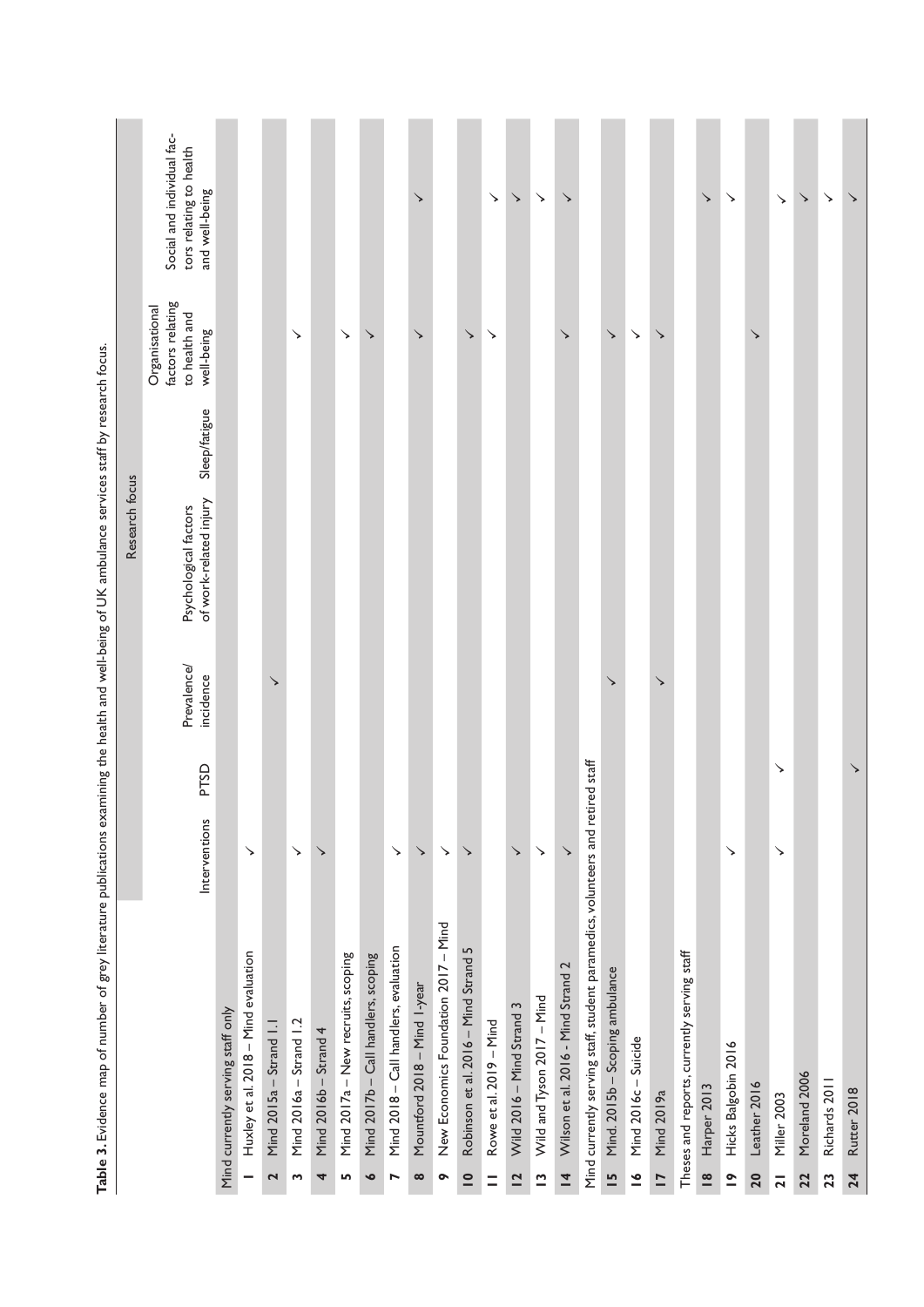39 research projects, nine compared ambulance services staff to at least one other group of health professionals, one reported emergency services staff as one group of emergency services staff, without reporting results separately, and the remaining 29 studies looked only at ambulance services staff including students, current employees and volunteers, in any role.

Organisational factors as they relate to health risks, mental health problems and/or well-being were the most commonly investigated area of research, reported in 27 studies. These include operational aspects such as exposure to traumatic incidents, undertaking shift work, potential risks due to work intensity, lack of resources/ training or job demands and aspects related to the presence of resources within the workplace to support staff such as organisational and management structures and/or change, training and support, performance priorities, feelings of work satisfaction or perceived workplace support.

The research predominantly investigated the health risks, mental health and well-being of currently serving individual staff, sometimes specifically reporting outcomes for front line emergency staff such as paramedics. Three studies included student paramedics (Jennings, 2017; Twinley, 2012; Williams, 2013a & 2013b), three included control room staff, call handlers or dispatch staff (Coxon et al., 2016; Sprigg et al., 2007; Turnbull et al., 2017) and three included volunteer community first responders (CFR) (Davies et al., 2008; Kindness et al., 2014; Phung et al., 2018). Many studies included staff in different roles but did not always report results by role.

Seven studies, from as far back as 2004 and up to 2019, investigated post-traumatic stress disorder (PTSD) (Aisling et al., 2016; Bennett et al., 2004 & 2005; Davis et al., 2019; Misra et al., 2009; Shepherd and Wild 2014a & 2014b; Wild et al., 2016), although many more investigated job stressors including the impact of responding to particularly difficult jobs, and the impact of particular organisational structures or change. There were several areas of research where few studies were detected through the mapping process. These include the impact of shift work on sleep and fatigue (Kirby et al., 2016), factors associated with staff suicide (Mars et al., 2020), the prevalence and impact of abuse from members of the public (Newbury-Birch et al., 2017; Sprigg et al., 2007) and the effects of current performance indicators on staff mental health (Price, 2006).

Table 1 in Supplementary 1 shows the characteristics of the 39 studies. Seventeen studies used quantitative research methods, 17 used qualitative methods and four used mixed methods. Most were prevalence or observational studies, and just seven studies were longitudinal in design. Sixteen studies did not state if they had been funded, four stated they were not funded and the remaining studies were funded from a variety of sources including the NHS, the NIHR and Wellcome.

Although it is likely that all of the peer-reviewed literature studies are grounded in theory, just 14 reported clear theoretical frameworks to their work, with little overlap. These included theories of trauma, dissociation and intrusive memories (Bennett et al., 2004 & 2005) and various, mostly older, theories of work-related stress, emotional labour and professional identity (Barody, 2016; Clompus & Albarran, 2016; Coxon et al., 2016; Granter et al., 2019; Jennings, 2017; Johnson et al., 2005; Mahony, 2001 & 2005; McCann et al., 2013; Rolfe 2020; Treglown et al., 2016; Turnbull et al., 2017; Williams, 2013a & 2013b). Scott's (2007) research on the expression of humour by emergency staff was influenced by observations of death and dying.

#### Research focus: grey literature

As can be seen from the map in Table 3, we found 24 relevant documents in the grey literature, 17 of which were related to work funded by the charity Mind. We also found one unpublished research report and six unpublished theses.

Of the 24 documents, one compared ambulance services staff to another group of health professionals (Hicks Balgobin, 2016). Some of Mind's work included staff from some or all of the emergency services (fire, police, search & rescue), and the data for ambulance services staff are not always reported separately. We chose to include documents even when this was the case, and have tried to extract the ambulance service-specific information where possible. Most documents looked at current paid staff in ambulance services, although Mind's work also generally included volunteers, and they also report separately on the experiences of new recruits, call handlers and staff from Black, Asian and Minority Ethnic (BAME) groups. One thesis investigated students as they started work (Miller, 2003). Most of the theses reported on paramedics and/or emergency medical technicians.

Much of Mind's work investigated interventions to understand and/or improve the health risks, mental health and well-being of ambulance staff, with a number of their other reports detailing scoping work undertaken in preparation for the intervention work. Interventions varied from those specifically designed to improve some aspect of health and well-being such as resilience (New Economics Foundation, 2017; Wild, 2016; Wild & Tyson, 2017), to interventions addressing mental health awareness, managing mental health at work (Wilson et al., 2016), training for line managers focusing on managing mental health in the workplace (Wilson et al., 2016) and interventions tailored to specific groups such as call handlers (Huxley et al., 2018) and those working in call centres (Mind, 2018). Mind has also undertaken more complex multi-pronged approaches to changing the culture in emergency services workplaces to try to get people to feel more able to talk about their mental health and to seek support (Mind, 2016a & 2016b). This includes the set-up and evaluation of a confidential information line (InfoLine) just for emergency services staff to get information on mental health, advice and signposting to local support services. It also includes the evaluation of the training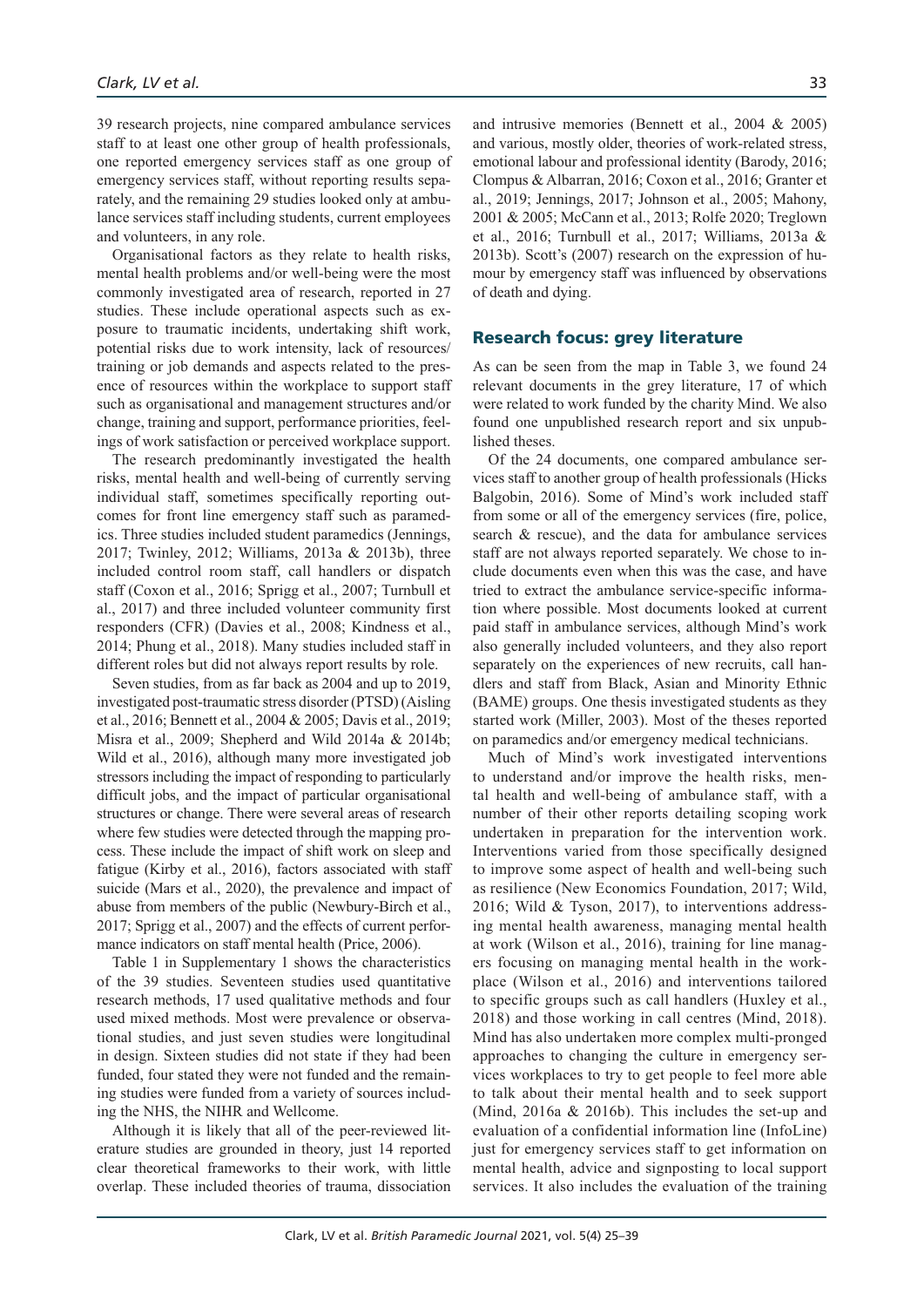and performance of Blue Light Peer Support set up by Mind (Robinson et al., 2016), and the effectiveness of the mental health networks, led by six local Mind networks across England (Mountford, 2018).

There were two theses investigating PTSD (Miller, 2003; Rutter, 2018), and another looking at the impact on staff of exposure to traumatic incidents (Harper, 2013). Organisational factors relating to health risks, mental health and well-being, the most commonly researched area in the peer-reviewed literature, were also a relatively common area of research in the grey literature, due to the scoping work, but often alongside the reporting of interventions, rather than alone.

As shown in Table 2 in Supplementary 1 of the 24 documents reported in the grey literature, nine used qualitative methodology, eight used quantitative methodology and seven used mixed methods.

Although it is likely that most, if not all, of the grey literature studies were underpinned by theory, theoretical frameworks were only identifiable from three documents, all of which were theses (Leather, 2016; Moreland, 2006; Richards, 2011).

#### **Discussion**

Using evidence mapping methodology, we mapped the current evidence relating to the health risks, mental health and well-being of ambulance services staff and associated influencing factors, and of support interventions. Peer-reviewed research focused on prevalence studies and observational research on PTSD or organisational and individual/social factors and their relation to mental health and well-being. While more balanced, much of the grey literature documents described the development and testing of interventions. There were very few studies on post-traumatic stress disorder or staff suicide, and none on psychological factors of work-related injury. There were a few studies exploring the volunteer experience, and a few exploring the student experience, but none involving retired staff. Country-specific studies beyond England were limited to five studies in Northern Ireland, Scotland or Wales.

This evidence map is based on a comprehensive and systematic search, which included grey literature sources in an attempt to reduce any potential publication bias (Adams et al., 2016). Defining the boundaries of an evidence map is a somewhat subjective step, which could be considered a limitation, although to mitigate this we were guided by the ambulance services' experts on our team. Evidence maps do not assess the quality of studies, or bias in their methodologies, and so it is not possible to make judgments about the quality of the research and evaluation presented. Similarly, we found a diversity of theoretical frameworks within a number of studies without a clear direction for designing interventions, indicating that further work is required to assess and synthesise different theories to inform the development and evaluation of interventions to improve well-being.

There were several areas where very few studies, if any, were detected through the mapping process, including suicide risk in staff. Given the evidence of a heightened risk of death by suicide among paramedics (Mars et al., 2020), the Association of Ambulance Chief Executives (AACE) has developed employee mental health guidance for ambulance services, which includes suicide prevention initiatives. Given the number of studies in the review, there was little research investigating the health and well-being of students and new recruits, who are known to be more vulnerable (McManamny et al., 2013), and none analysing data by length of tenure, which could be associated with resilience (Gayton & Lovell, 2012), or by operational versus non-operational roles which will likely influence support needs, not least because many non-operational roles do not require working at night.

There is a body of international research on the health and well-being of emergency services personnel (Petrie et al., 2018a; Sofianopoulos et al., 2012; Stanley et al., 2016; Varker et al., 2017), although few intervention studies (e.g. Jerome et al., 2020; McKeon et al., 2019), indicating that the shortage of published intervention studies in this group is not just a UK phenomenon. A review by Varker and colleagues (2017) reports a number of international studies looking at the effects of ambulance work, including shift work, on sleep and fatigue (Courtney et al., 2010, 2013; Paterson et al., 2014; Pyper & Paterson, 2016; Sofianopoulos et al., 2011). As sleep disturbance and fatigue not only affect the health of staff, but potentially compromise the role of front line staff by increasing the risk of accidents, injuries and errors, the impact of shift work on mental health including sleep and fatigue should be a future research priority.

The mental health charity Mind (http://www.mind.org. uk), through their Blue Light Programme, has made a significant contribution to understanding impacts on the health and well-being of emergency services personnel, including those working in ambulance services. It is their work which makes up most of the intervention testing. Their most recent 2019 report summarising the findings from their work demonstrates that since 2015: staff were more likely to say that their organisation encourages them to talk about mental health and supports people with mental health problems well; staff were more aware of support available to help them manage their mental health; excessive workload has continued to impact mental well-being, but trauma became more commonly reported; and PTSD rates have remained high (Mind, 2019b). Mind present recommendations for how emergency services and professional, research and government bodies can build on their findings.

There is also currently ongoing research in this space, including COVID-19 studies that discuss impacts on staff, such as the COVID-19 Ambulance Response Assessment (CARA) study being conducted by the College of Paramedics. Below are some examples of the research currently underway. Wild and colleagues (2018) are undertaking a randomised controlled trial testing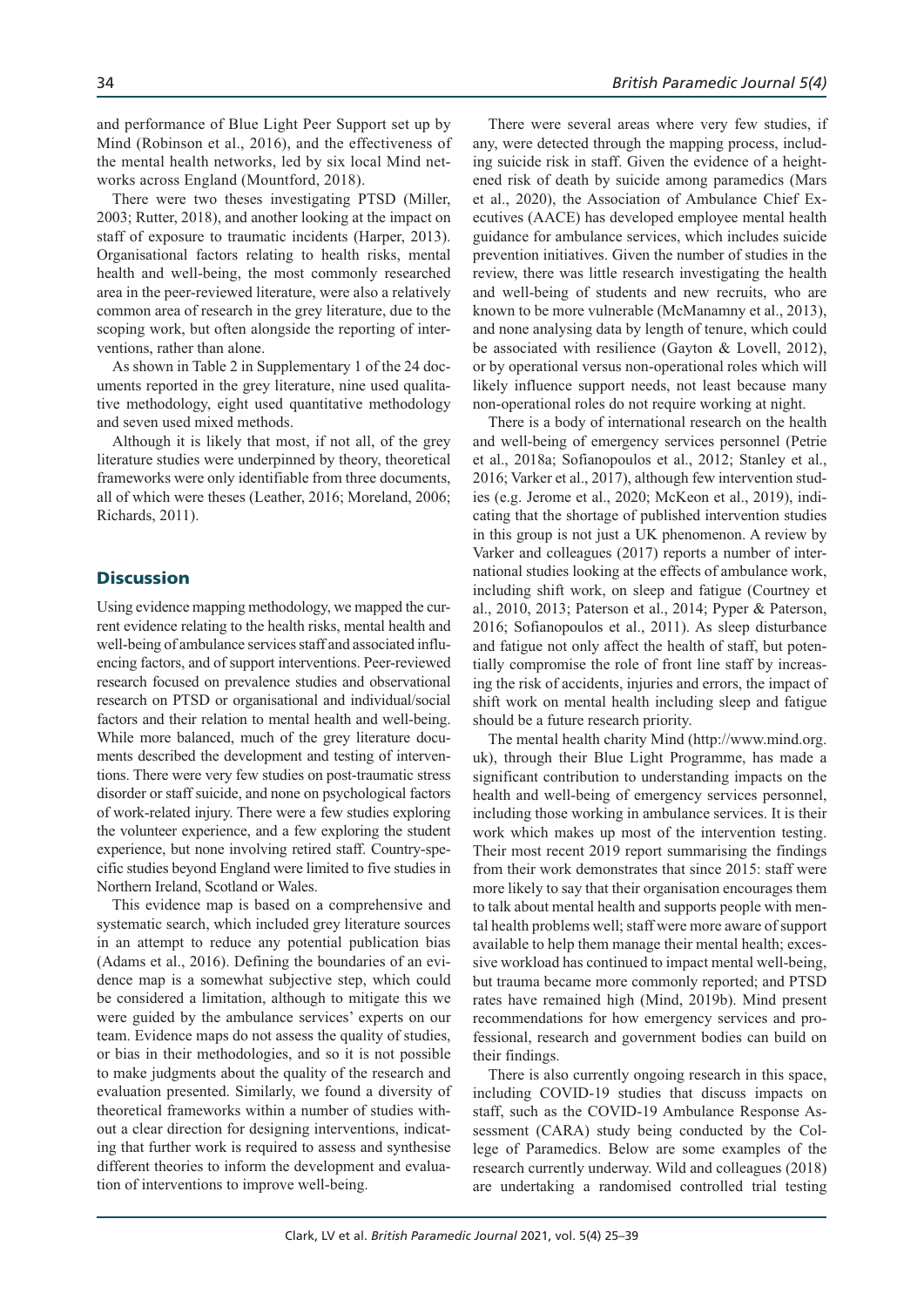internet-delivered cognitive training for resilience to prevent future PTSD in student paramedics, and an international longitudinal study (the International Paramedic Anxiety Wellbeing and Stress study) is exploring paramedic mental health on a global scale (Asbury et al., 2018). A national research study led by Yorkshire Ambulance Service and the University of Lincoln is investigating ambulance services staff well-being in a Health Education England (HEE) funded study (SWAP). We have identified further studies for which ambulance staff are eligible along with other NHS staff: Mindshine3 is investigating mindfulness interventions in NHS staff (ISRCTN15424185) and Ways Back to Work is assessing the feasibility of a case management-style intervention to facilitate a return to work in NHS staff off work sick with mental health disorders (ISRCTN14621901).

While it is known that ambulance staff are exposed to potentially stressful and traumatic situations, and the nature of their work (unpredictable finish times, long hours of driving, unpredictable breaks) increases the risk of chronic stress, not enough has been done to investigate strategies that could be used to prevent or manage occupational stress at both an organisational and individual/ social level. Based upon the evidence in the UK to date, ambulance services are unlikely to meet the recommendations of the HEE report in addressing staff and learner well-being (Health Education England, 2019), and have an incomplete evidence base from which to derive a sector-led response.

There is little evidence on whether current actions to support staff well-being are working. This evidence map has described the pre-COVID-19 challenges and intervention options facing the ambulance sector workforce. It provides important context for future planning of staff well-being provision and research as the sector responds to and recovers from the pandemic. A combined organisational and individual approach to testing interventions for past, present and future ambulance staff mental health and well-being could potentially benefit more staff in the longer term and across multiple outcomes relevant to the individual and the NHS.

# Acknowledgements

The authors would like to thank Anna Parry, Fiona Bell, Kelly Hird and Sasha Johnston, who contributed to the literature search by reviewing the papers we identified and identifying additional papers and ongoing work. The authors also thank Matthew Smith, academic librarian in the Faculty of Medicine at the University of East Anglia.

## Author contributions

KS and LC conceived the study and devised the search strategy. All authors contributed to the design. LC conducted the searches and screened all titles, abstracts and full-text articles in consultation with KS. LC extracted the data in consultation with KS. LC and KS wrote the manuscript. RF, JS, JM, NR, JW and TF critically reviewed the protocol and manuscript for important intellectual content prior to submission. All authors approved the final submitted version. KS and LC act as joint guarantors for this article.

# Conflict of interest

JW is on the editorial board of the BPJ.

# Data sharing

All data in this evidence map are documented in the manuscript. No additional data are available.

#### **Ethics**

Not required.

#### Funding

None.

#### References

- Adams, J., Hillier-Brown, F. C., Moore, H. J., Lake, A. A., Araujo-Soares, V., White, M., & Summerbell, C. (2016). Searching and synthesising 'grey literature' and 'grey information' in public health: Critical reflections on three case studies. *Systematic Reviews, 5*, 164. https:// doi.org/10.1186/s13643-016-0337-y.
- Aisling, M., Aisling, D., & David, C. (2016). An assessment of psychological need in emergency medical staff in the Northern Health and Social Care Trust area. *The Ulster Medical Journal*, *85*(2), 92–98.
- Alexander, D. A., & Klein, S. (2001). Ambulance personnel and critical incidents: Impact of accident and emergency work on mental health and emotional well-being. *The British Journal of Psychiatry*, *178*(1), 76–81.
- Arksey, H., & O'Malley, L. (2005). Scoping studies: Towards a methodological framework. *International Journal of Social Research Methodology, 8*(1), 19–32. https://doi.org /10.1080/1364557032000119616.
- Asbury, E., Rasku, T., Thyer, L., Campbell, C., Holmes, L., Sutton, C., & Tavares, W. (2018). IPAWS: The International Paramedic Anxiety Wellbeing and Stress study. *Emergency Medicine Australasia, 30*(1), 132–132. https://doi.org/10.1111/1742-6723.12918.
- Barody, G. (2016). Can coaching paramedics help them reflect on their wellbeing and confidence and be empowered within their profession? *International Journal of Evidence Based Coaching and Mentoring,* (Special Issue 10), June, 147–157.
- Bennett, P., Williams, Y., Page, N., Hood, K., & Woollard, M. (2004). Levels of mental health problems among UK emergency ambulance workers. *Emergency Medicine Journal: EMJ, 21*(2), 235–236.
- Bennett, P., Williams, Y., Page, N., Hood, K., Woollard, M., & Vetter, N. (2005). Associations between organizational and incident factors and emotional distress in emergency ambulance personnel. *The British Journal of Clinical Psychology*, *44*(Pt 2), 215–226.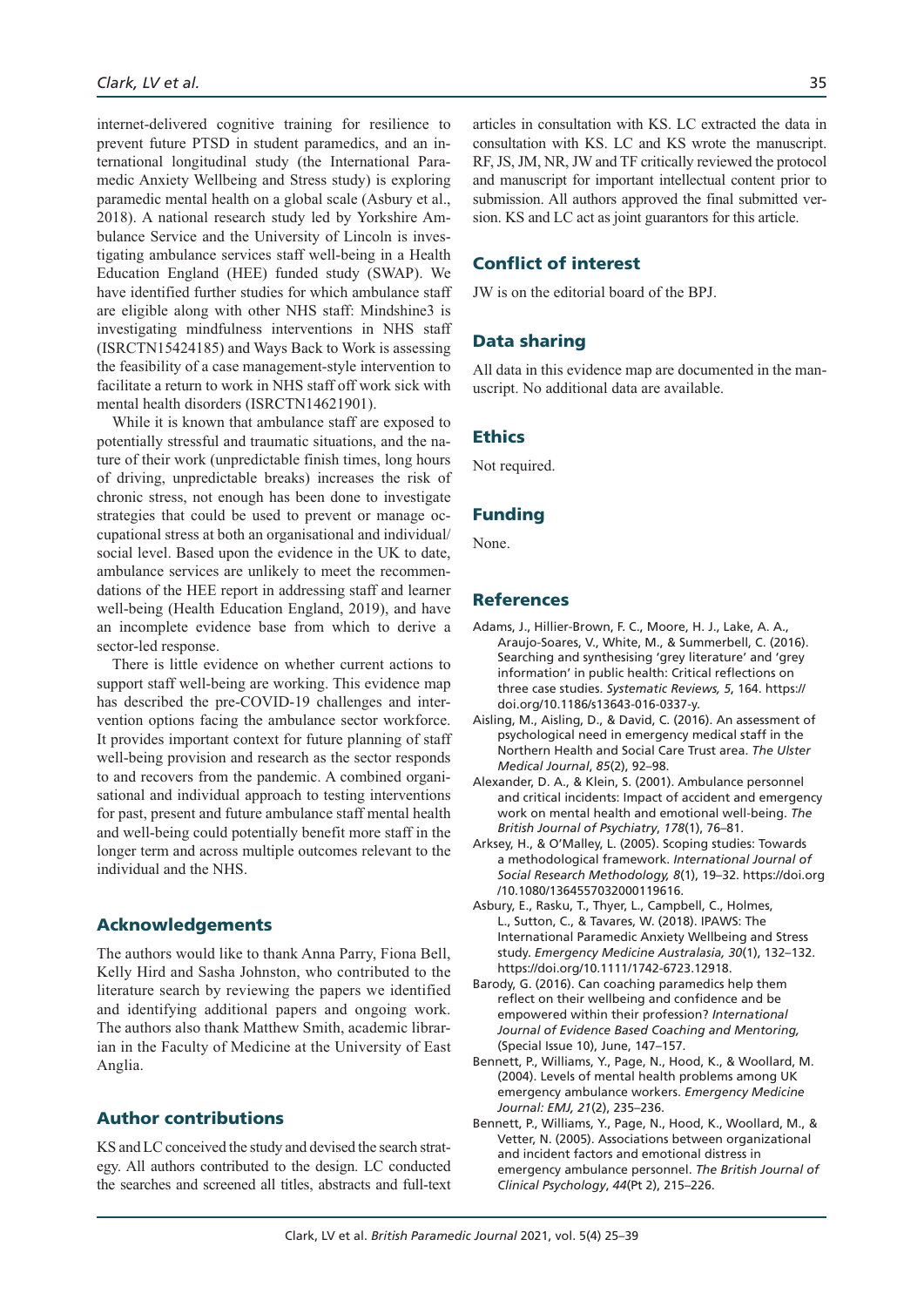Bragge, P., Clavisi, O., Turner, T., Tavender, E., Collie, A., & Gruen, R. L. (2011). The Global Evidence Mapping Initiative: Scoping research in broad topic areas. *BMC Medical Research Methodology*, *11*, 92 https://doi. org/10.1186/1471-2288-11-92.

Callahan, P., Liu, P., Purcell, R., Parker, A. G., & Hetrick, S. E. (2012). Evidence map of prevention and treatment interventions for depression in young people. *Depression Research and Treatment*, *2012*, 820735-35. https://doi.org/10.1155/2012/820735.

Clompus, S. R., & Albarran, J. W. (2016). Exploring the nature of resilience in paramedic practice: A psycho-social study. *International Emergency Nursing*, *28*, 1–7. https://doi. org/10.1016/j.ienj.2015.11.006.

Courtney, J., Francis, A., & Paxton, S. (2010). Caring for the carers: Fatigue, sleep, and mental health in Australian paramedic shiftworkers. *Journal of Community Health, 38*(1), 178–186.

Courtney, J. A., Francis, A. J. P., & Paxton, S. J. (2013). Caring for the country: Fatigue, sleep and mental health in Australian rural paramedic shiftworkers. *Journal of Community Health, 38*(1), 178–186. https://doi. org/10.1007/s10900-012-9599-z.

Coxon, A., Cropley, M., Schofield, P., Start, K., Horsfield, C., & Quinn, T. (2016). 'You're never making just one decision': Exploring the lived experiences of ambulance Emergency Operations Centre personnel. *Emergency Medicine Journal*, *33*(9), 645–651. https://doi.org/10.1136/ emermed-2015-204841.

Davies, E., Maybury, B., Colquhoun, M., Whitfield, R., Rossetti, T., & Vetter, N. (2008). Public access defibrillation: Psychological consequences in responders. *Resuscitation*, *77*(2), 201–206. https://doi.org/10.1016/j. resuscitation.2007.11.012.

Davis, K., Macbeth, A., Warwick, R., & Chan, S. W. Y. (2019) Posttraumatic stress symptom severity, prevalence and impact in ambulance clinicians: The hidden extent of distress in the emergency services. *Traumotology, 25*(4), 282–288. http://dx.doi.org/10.1037/trm0000191.

Dewa, C. S., Trojanowski, L., Joosen, M. C. W., & Bonato, S. (2016). Employer best practice guidelines for the return to work of workers on mental disorder-related disability leave: A systematic review. *Can. J. Psychiatr., 61*(3), 176–185. doi.org/10.1177/0706743716632515.

Drury, J., Kemp, V., Newman, J, Novelli, D., Doyle, C., Walter, D., & Williams, R. (2013). Psychosocial care for persons affected by emergencies and major incidents: A Delphi study to determine the needs of professional first responders for education, training and support. *Emergency Medicine Journal*, *30*(10), 831–836. https:// doi.org/10.1136/emermed-2012-201632.

Ehlers, A., & Clark, D. M. (2000). A cognitive model of posttraumatic stress disorder. *Behaviour Research and Therapy*, *38*, 319–345.

Forster, C. (2020). Could mindfulness activity improve occupational health in UK paramedics? *Journal of Paramedic Practice*, *12*(5), 186–192.

Gayton, S. D., & Lovell, G. P. (2012). Resilience in ambulance service paramedics and its relationships with well-being and general health. *Traumatology*, *18*(1), 58–64. https:// doi.org/10.1177/1534765610396727.

Gough, D., Oliver, S., & Thomas, J. (2017). *An introduction to systematic reviews* (2nd ed). Sage.

Gough, D., Thomas, J., & Oliver, S. (2012). Clarifying differences between review designs and methods. *Systematic Reviews*, Jun 09, Vol *1*, 28–37. http://www .systematicreviewsjournal.com/content/1/1/28.

Granter, E., Wankhade, P., McCann, L., Hassard, J., & Hyde, P. (2019). Multiple dimensions of work intensity: Ambulance work as edgework. *Work, Employment and Society*, *33*(2), 280–297. https://doi. org/10.1177/0950017018759207.

Harper, E. L. (2013). *Paramedics' experiences of potentially traumatic events and their coping styles: An interpretative phenomenological analysis* [DClinPsych thesis, University of Nottingham].

Health Education England. (2019). *NHS staff and learners. Mental Wellbeing Commission*. Birmingham, February. Retrieved January 11, 2021, from https://www. hee.nhs.uk/sites/default/files/documents/NHS%20 %28HEE%29%20-%20Mental%20Wellbeing%20 Commission%20Report.pdf.

Hicks Balgobin, S. (2016). Impact of Bach flower remedies on stress among emergency and health service workers. *Positive Health, 228*, 1–1.

Huxley, C., Wilson, S., Gay, R., & Hey, L. (2018) *Evaluation of Mind's mental health and resilience training for new recruits to the Blue Light sector*. Retrieved January 11, 2021, from https://www.mind.org.uk/media-a/4602/bluelight-programme\_new-recruits-evaluation.pdf.

Jenkin, A., Abelson-Mitchell, N., & Cooper, S. (2007). Patient handover: Time for a change? *Accident and Emergency Nursing*, *15*(3), 141–147. https://doi.org/http://dx.doi. org/10.1016/j.aaen.2007.04.004.

Jennings, K. (2017). Emotional labour in paramedic practice: Student awareness of professional demands. *Journal of Paramedic Practice*, *9*(7), 288–294. https://doi. org/10.12968/jpar.2017.9.7.288.

Jerome, G. J., Lisman, P. J., Dalcin, A. T., & Clark, A. (2020). Weight management program for first responders: Feasibility study and lessons learned. *Work: Journal of Prevention, Assessment & Rehabilitation*, *65*(1), 161–166.

Johnson, S., Cooper, C., Cartwright, S., Donald, I., Taylor, P., & Millet, C. (2005). The experience of work-related stress across occupations. *Journal of Managerial Psychology*, *20*(2), 178–187. https://doi. org/10.1108/02683940510579803.

Katz, D. L., Williams, A. L., Girard, C., Goodman, J., Comerford, B., Behrman, A., & Bracken, M. B. (2003). The evidence base for complementary and alternative medicine: Methods of Evidence Mapping with application to CAM. *Alternative Therapies in Health and Medicine*, *9*(4), 22–30.

Kindness, P., Fitzpatrick, D., Mellish, P. C., Masthoff, J., O'Meara, P., & McEwan, M. (2014). An insight into the demands and stressors experienced by Community First Responders. *Journal of Paramedic Practice*, *6*(7), 362–369. https://doi.org/10.12968/jpar.2014.6.7.362.

Kirby, K., Moreland, S., & Pollard, J. (2016). The impact of working shifts: Exploring the views of UK paramedics. *Journal of Paramedic Practice*, *8*(5), 252–257. https://doi. org/10.12968/jpar.2016.8.5.252.

Leather, C. (2016). *The role of the line manager in promoting well-being and capability in specialist unit ambulance personnel* [PhD thesis, University of Nottingham].

Machen, I., Dickinson, A., Williams, J., Widiatmoko, D., & Kendall, S. (2007). Nurses and paramedics in partnership: Perceptions of a new response to low-priority ambulance calls. *Accident and Emergency Nursing*, *15*(4), 185–192.

Mahony, K. (2005). Restructuring and the production of occupational stressors in a corporatised ambulance service. *Health Sociology Review*, *14*(1), 84–96.

Mahony, K. L. (2001). Management and the creation of occupational stressors in an Australian and a UK ambulance service. *Australian Health Review*, *24*(4), 135–145.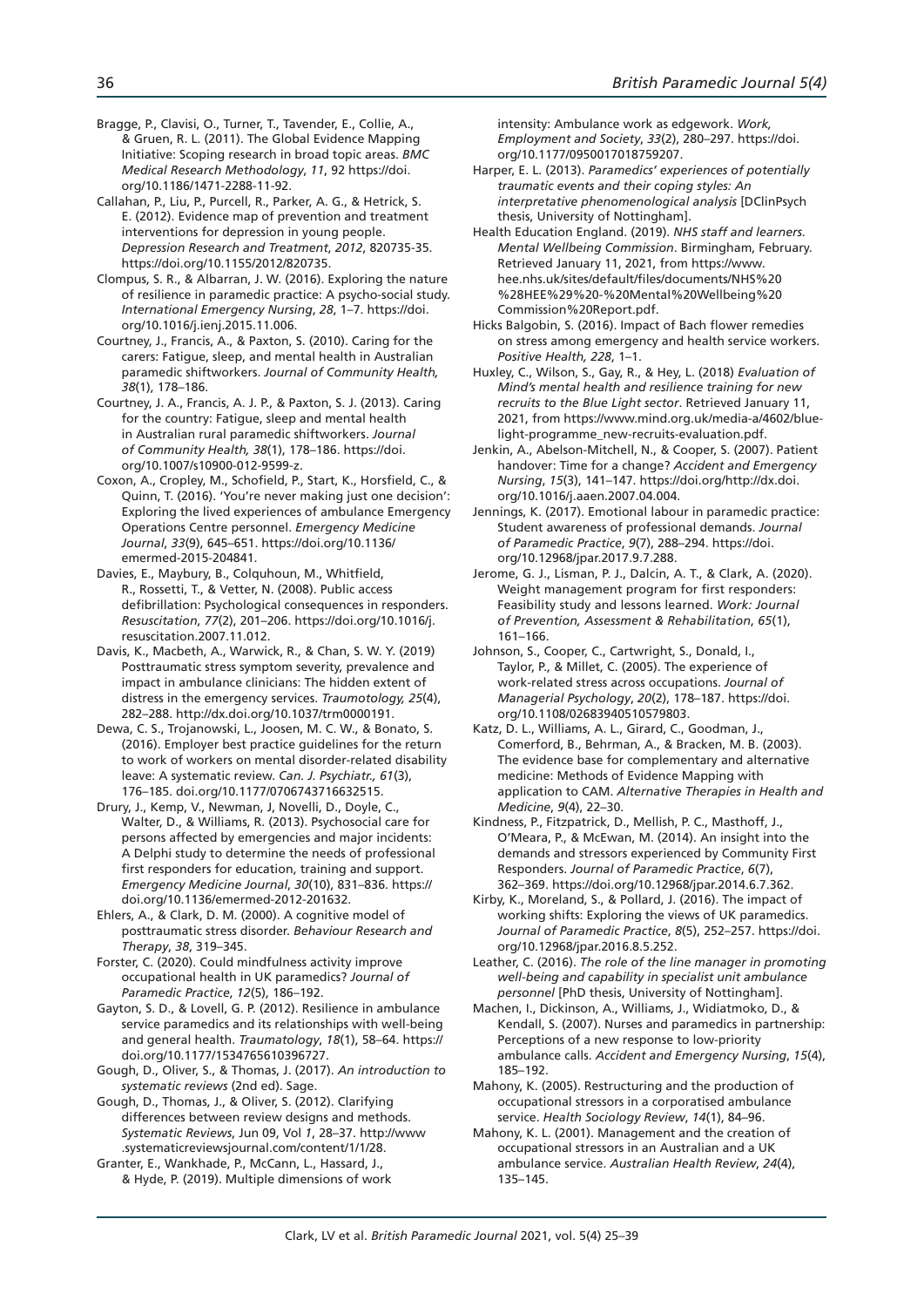- Mars, B. K., Hird, F., Bell, C., James, C., & Gunnell, D. (2020). Suicide among ambulance service staff: A review of coroner and employment records. *British Paramedic Journal*, *4*(4), 10–15.
- McCann, L., Granter, E., Hyde, P., & Hassard, J. (2013). Still blue-collar after all these years? An ethnography of the professionalization of emergency ambulance work. *Journal of Management Studies*, *50*(5), 750–776. https:// doi.org/10.1111/joms.12009.
- McKeon, G., Steel, Z., Wells, R., Newby, J. M., Hadzi-Pavlovic, D., Vancampfort, D., & Rosenbaum, S. (2019). Mental health informed physical activity for first responders and their support partner: A protocol for a stepped-wedge evaluation of an online, codesigned intervention. *BMJ Open, 9*:e030668. http://dx.doi.org/10.1136/ bmjopen-2019-030668.
- McManamny, T., Boyd, L., & Sheen, J. (2013). Occupational risks in undergraduate student paramedic clinical placements. *Journal of Health, Safety and Environment*, *29*(1), 35–50.
- Miake-Lye, I. M., Hempel, S., Shanman, R., & Shekelle, P. G. (2016). What is an evidence map? A systematic review of published evidence maps and their definitions, methods, and products. *Systematic Reviews*, *5*, 28. https://doi. org/10.1186/s13643-016-0204-x.
- Miller, C. (2003). *Continual exposure to trauma in the emergency services: An investigation into the psychological effects of new recruits* [DClinPsych, University of Hull].
- Mind. (2015a). *Blue Light Programme strand 1 evaluation (part 1)*. Retrieved January 11 2021, from https://www. mind.org.uk/media-a/4588/strand-1-part-1.pdf.
- Mind. (2015b). *Blue Light scoping survey: Ambulance summary*. Retrieved January 11, 2021, from https://www. mind.org.uk/media-a/4584/blue-light-scoping-surveyambulance.pdf.
- Mind. (2016a). *Blue Light Programme strand 1 (part 2)*. Retrieved January 11, 2021, from https://www.mind.org. uk/media-a/4589/strand-1-part-2.pdf.
- Mind. (2016b). *Blue Light Programme: Evaluation of the information provision strand*. Retrieved January 11, 2021, from https://www.mind.org.uk/media-a/4592/strand-4.pdf.
- Mind. (2016c). *One in four emergency services workers has thought about ending their lives*. Retrieved January 11, 2021, from https://www.mind.org.uk/news-campaigns/ news/one-in-four-emergency-services-workers-hasthought-about-ending-their-lives/.
- Mind. (2017a). *Blue Light Programme Phase three new audience scoping: New recruits final report*. Retrieved January 11, 2021, from https://www.mind.org.uk/ media-a/4604/blue-light-programme\_new-recruitsscoping-report.pdf.
- Mind. (2017b). *Blue Light Programme Phase three new audience scoping: 999 call handlers final report*. Retrieved January 11, 2021, from https://www.mind. org.uk/media-a/4603/blue-light-programme\_999-callhandler-scoping-report.pdf.
- Mind. (2018). *Blue Light Programme Phase three evaluation of 999 call handler pilot*. Retrieved January 11, 2021, from https://www.mind.org.uk/ media-a/4605/blue-light-programme\_call-handlerevaluation.pdf.
- Mind. (2019a). *Mental health in the emergency services. Our 2019 survey results – Ambulance Service*. Retrieved January 11, 2021, from https://www.mind.org.uk/mediaa/4847/2019-survey-ambulance-service-summary.pdf.
- Mind. (2019b). *Wellbeing and mental health support in the emergency services: Our learning and key recommendations for the sector*. Retrieved

January 11, 2021, from https://www.mind.org.uk/ media-a/4572/20046\_mind-blue-light-programmelegacy-report-v12\_online.pdf.

- Misra, M., Greenberg, N., Hutchinson, C., Brain, A., & Glozier, N. (2009). Psychological impact upon London Ambulance Service of the 2005 bombings. *Occupational Medicine*, *59*(6), 428–433. https://doi.org/10.1093/occmed/kqp100.
- Moher, D., Liberati, A., Tetzlaff, J., Altman, D. G., & PRISMA Group. (2009). Preferred reporting items for systematic reviews and meta-analyses: The PRISMA statement. *Annals of Internal Medicine*, *151*(4), 264–269.
- Moher, D., Liberati, A., Tetzlaff, J., & Altman, D. G. (2010). Preferred reporting items for systematic reviews and meta-analyses: The PRISMA statement. *International Journal of Surgery (London, England), 8*(5), 336–341. https://doi.org/10.1016/j.ijsu.2010.02.007.

Moreland, A. (2006). *Understanding healthcare workers' responses to violence and aggression at work* [DClinPsych, The Institute of Health Sciences and Public Health Research, University of Leeds].

- Mountford, S. (2018). *Blue Light mental health networks pilot year evaluation report*. Retrieved January 11, 2021, from https://www.mind.org.uk/media-a/4598/blpmental-health-network-pilot-evaluation-report.pdf.
- Mutambudzi, M., Flowers, P., & Demou, E. (2020) Emergency personnel neuroticism, health and lifestyle: A UK Biobank study. *Occupational Medicine*, *69*(8–9), 617–624.
- Nelson, P. A., Cordingley, L., Kapur, N., Chew-Graham, C. A., Shaw, J., Smith, S., McGale, B., & McDonnell, S. (2020). 'We're the first port of call' – Perspectives of ambulance staff on responding to deaths by suicide: A qualitative study. *Frontiers in Psychology*, *11*: 722. https://doi. org/10.3389/fpsyg.2020.00722.
- New Economics Foundation. (2017). *An evaluation of Mind's resilience intervention for emergency workers: Qualitative interview findings*. Retrieved January 11, 2021, from https://www.mind.org.uk/media-a/4607/bluelight-programme\_resilience-course-report-qualitativeinterview-findings.pdf.
- Newbury-Birch, D., Martin, N., Giles, E. L., Moat, C., & Shevills, C. (2017). A survey of paramedics and alcohol related work: Ascertaining fear of and level of assault amongst the North East Ambulance Service. *British Paramedic Journal*, 1(14), 13–20.
- NHS England. (2019). *Interim NHS People Plan*. Retrieved January 11, 2021, from https://www.longtermplan.nhs. uk/wp-content/uploads/2019/05/Interim-NHS-People-Plan\_June2019.pdf.
- O'Hara, R., Johnson, M., Hirst, E., Weyman, A., Shaw, D., Mortimer, P., Newman, C., Storey, M., Turner, J., Mason, S., Quinn, T., Shewan, J., & Siriwardena, A. N. (2014). A qualitative study of decision-making and safety in ambulance service transitions. *Health Services Delivery Research*, *2*(56). https://doi.org/10.3310/hsdr02560.
- O'Hara, R., Johnson, M., Siriwardena, A. N., Weyman, A., Turner, J., Shaw, D., Mortimer, P., Newman, C., Hirst, E., Storey, M., Mason, S., Quinn, T., & Shewan, J. (2015). A qualitative study of systemic influences on paramedic decision making: Care transitions and patient safety. *Journal of Health Services Research & Policy*, *20*(1 Suppl.), 45–53. https://doi. org/10.1177/1355819614558472.
- Paterson, J. L., Sofianopoulos, S., & Williams, B. (2014). What paramedics think about when they think about fatigue: Contributing factors. *Emergency Medicine Australasia*, *26*(2), 139–144. https://doi. org/10.1111/1742-6723.12216.
- Petrie, K., Gayed, A., Bryan, B. T., Deady, M., Madan, I., Savic, A., Woolridge, Z., Counson, I., Calvo, R. A., Glozier, N.,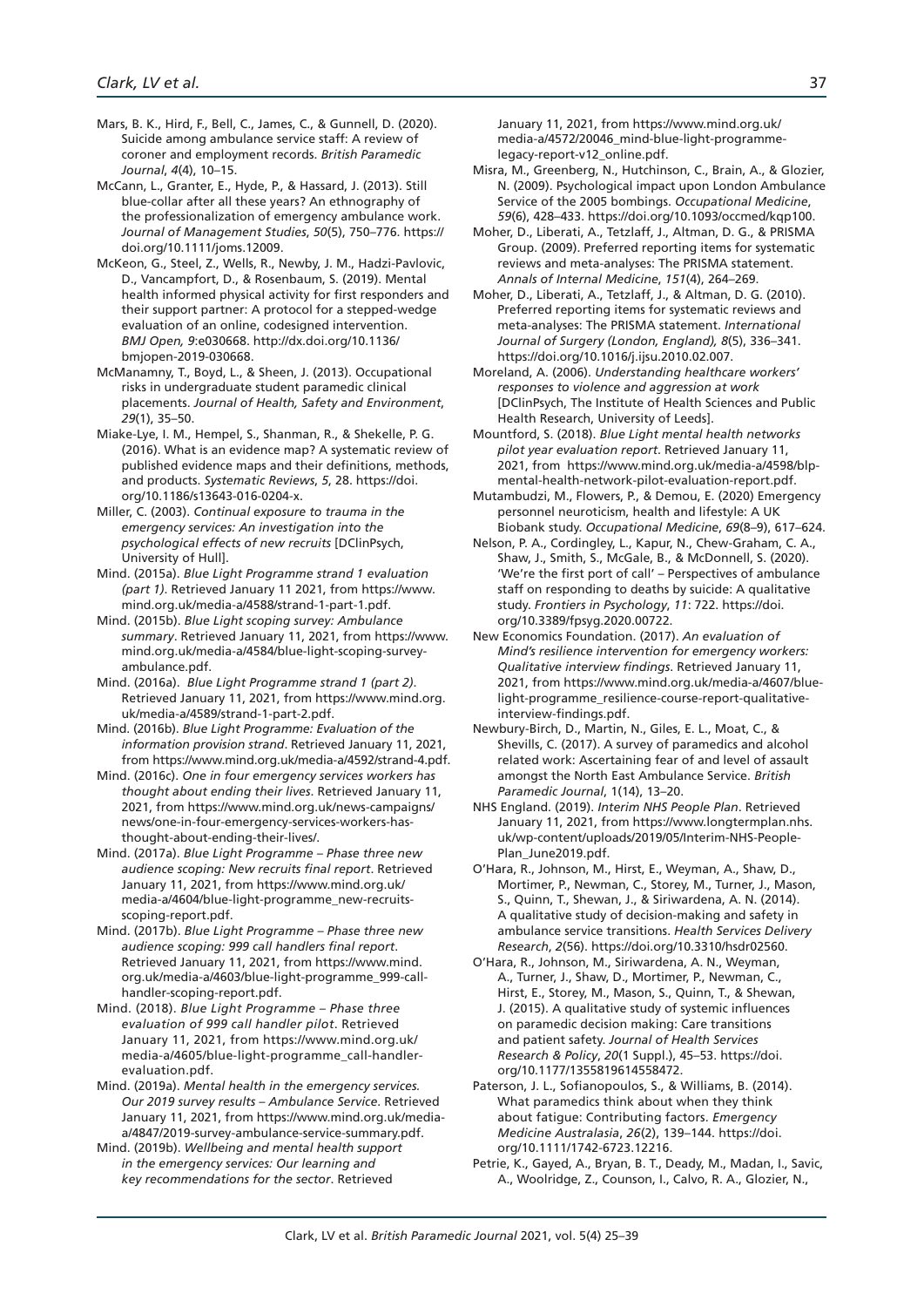& Harvey, S. B. (2018b). The importance of manager support for the mental health and well-being of ambulance personnel. *Plos One*, *13*(5), e0197802-e02.

- Petrie, K., Milligan-Saville, J., Gayed, A., Deady, M., Phelps, A., Dell, L., Forbes, D., Bryant, R. A., Calvo, R. A., Glozier, N., & Harvey, S. B. (2018a). Prevalence of PTSD and common mental disorders amongst ambulance personnel: A systematic review and meta-analysis. *Social Psychiatry and Psychiatric Epidemiology*, *53*(9), 897–909. https://doi.org/10.1007/s00127-018-1539-5.
- Phung, V. H., Trueman, I., Togher, F., Ørner R., & Siriwardena, A. N. (2018). Perceptions and experiences of community first responders on their role and relationships: Qualitative interview study. *Scandinavian Journal of Trauma, Resuscitation and Emergency Medicine*, *26*(1), 13. https://doi.org/10.1186/s13049-018-0482-5.
- Power, N., & Alison, L. (2017). Redundant deliberation about negative consequences: Decision inertia in emergency responders. *Psychology, Public Policy, and Law*, *23*(2), 243–258. https://doi.org/10.1037/law0000114.
- Price, L. (2006). Treating the clock and not the patient: Ambulance response times and risk. *Quality & Safety in Health Care*, 15, 127–130.
- Public Health England. (2017). *Facing the facts, shaping the future: A draft health and care workforce strategy for England to 2027*. Retrieved January 11, 2021, from https://www.hee.nhs.uk/sites/default/files/documents/ Facing%20the%20Facts%2C%20Shaping%20the%20 Future%20–%20a%20draft%20health%20and%20 care%20workforce%20strategy%20for%20England%20 to%202027.pdf.
- Pyper, Z., & Paterson, J. L. (2016). Fatigue and mental health in Australian rural and regional ambulance personnel. *Emergency Medicine Australasia*, *28*(1), 62–66. https:// doi.org/10.1111/1742-6723.12520.
- Richards, B. (2011). *Working with suicidal people: An exploration of the meaning to frontline, nonmental-health professionals* [PhD thesis, University of Reading].
- Robinson, M., Trigwell, J., Raine, G., Kinsella, K., Robertson, S., & Woodall, J. (2016). *Evaluation of the Mind training programme for Blue Light Peer Support Champions*. Institute for Health & Wellbeing, Leeds Beckett University. Retrieved January 11, 2021, from https://www.mind.org. uk/media-a/4593/strand-5.pdf.
- Rolfe, U., Pope, C., & Crouch, R. (2020). Paramedic performance when managing patients experiencing mental health issues – Exploring paramedics' presentation of self. *International Emergency Nursing*, *49*. https://doi.org/10.1016/j.ienj.2019.100828.
- Rowe, B., De Ionno, D., & Harris, C. (2019). *Mind: BME Blue Light Scoping*. Retrieved January 11, 2021, from https://www.mind.org.uk/news-campaigns/campaigns/ blue-light-support/our-blue-light-research/?ctaId=/ news-campaigns/campaigns/blue-light-support/slices/ our-research-1/.
- Roy, D., Weyman, A. K., & Nolan, P. (2020). Self-preservation comes at a cost: Why British National Health Service paramedics might be choosing a healthier, but poorer, retirement. *Sage Open Medicine*, *8*, 1–8. https://doi. org/10.1177/2050312120901545.
- Rutter, L. (2018). *Emergency personnel's experiences of their role* [DClinPsych, Lancaster University].
- Schmucker, C., Motschall, E., Antes, G., & Meerpohl, J. J. (2013). [Methods of evidence mapping. A systematic review]. *Bundesgesundheitsblatt, Gesundheitsforschung, Gesundheitsschutz*, *56*(10), 1390–1397. https://doi. org/10.1007/s00103-013-1818-y.
- Scott, T. (2007). Expression of humour by emergency personnel involved in sudden deathwork. *Mortality*, *12*(4), 350–364.
- Shepherd, L., & Wild, J. (2014a). Cognitive appraisals, objectivity and coping in ambulance workers: A pilot study. *Emergency Medicine Journal*, *31*(1), 41–44. https:// doi.org/10.1136/emermed-2011-200511.
- Shepherd, L., & Wild, J. (2014b). Emotion regulation, physiological arousal and PTSD symptoms in trauma-exposed individuals. *Journal of Behavior Therapy and Experimental Psychiatry*, *45*(3), 360–367. https://doi. org/10.1016/j.jbtep.2014.03.002.
- Sofianopoulos, S., Williams, B., & Archer, F. (2012). Paramedics and the effects of shift work on sleep: A literature review. *Emergency Medicine Journal: EMJ*, *29*(2), 152–155. https://doi.org/10.1136/emj.2010.094342.
- Sofianopoulos, S., Williams, B., Archer, F., & Thompson, B. (2011). The exploration of physical fatigue, sleep and depression in paramedics: A pilot study. *Journal of Emergency Primary Health Care*, *9*(1), 1–33.
- Soh, M., Zarola, A., Palaiou, K., & Furnham, A. (2016). Work-related well-being. *Health Psychology Open*, *3*(1), 1–11. https://doi.org/10.1177/2055102916628380.
- Sprigg, C. A., Armitage, C. J., & Hollis, K. (2007). Verbal abuse in the National Health Service: Impressions of the prevalence, perceived reasons for and relationships with staff psychological well-being. *Emergency Medicine Journal*, *24*(4), 281–282. https://doi.org/10.1136/ emj.2006.038166.
- Stanley, I. H., Hom, M. A., & Joiner, T. E. (2016). A systematic review of suicidal thoughts and behaviors among police officers, firefighters, EMTs, and paramedics. *Clinical Psychology Review*, *44*, 25–44. https://doi.org/10.1016/j. cpr.2015.12.002.
- Tehrani, N. (2019). Evaluation of a trauma therapy programme within emergency service organizations. *Occupational Medicine, 69*, 559–565. https://doi. org/10.1093/occmed/kqz111.
- Treglown, L., Palaiou, K., Zarola, A., & Furnham, A. (2016). The dark side of resilience and burnout: A moderation-mediation model. *Plos One*, *11*(6), e0156279-e79. https://doi.org/10.1371/journal. pone.0156279.
- Tricco, A. C., Lillie, E., Zarin, W., O'Brien, K. K., Colquhoun, H., Levac, D., Moher, D., Peters, M. D. J., Horsley, T., Weeks, L., Hempel, S., Akl, E. A., Chang, C., McGowan, J., Stewart, L., Hartling, L., Aldcroft, A., Wilson, M. G., Garritty, C., ... & Straus, S. E. (2018). Prisma extension for scoping reviews (PRISMA-ScR), checklist and explanation. *Annals of Internal Medicine.* https://doi.org/10.7326/ M18-0850.
- Turnbull, J., Prichard, J., Pope, C., Brook, S., & Rowsell, A. (2017). Risk work in NHS 111: The everyday work of managing risk in telephone assessment using a computer decision support system. *Health, Risk & Society*, *19*(3/4), 189–208.
- Twinley, R. (2012). Developing communication skills in occupational therapy, and paramedic students. *Journal of Paramedic Practice*, *4*(12), 705–714.
- Varker, T., Metcalf, O., Forbes, D., Chisolm, K., Harvey, S., Van Hooff, M., McFarlane, A., Bryant, R., & Phelps, A. J. (2017). Research into Australian emergency services personnel mental health and wellbeing: An evidence map. *Australian & New Zealand Journal of Psychiatry*, *52*(2), 129–148. https://doi. org/10.1177/0004867417738054.
- Wallbank, S. (2020). *Recovery phase briefing for staff HWB during C19*. NHS. http://horizonsnhs.com/wp-content/ uploads/2020/04/Recover-phase-briefing.pdf.